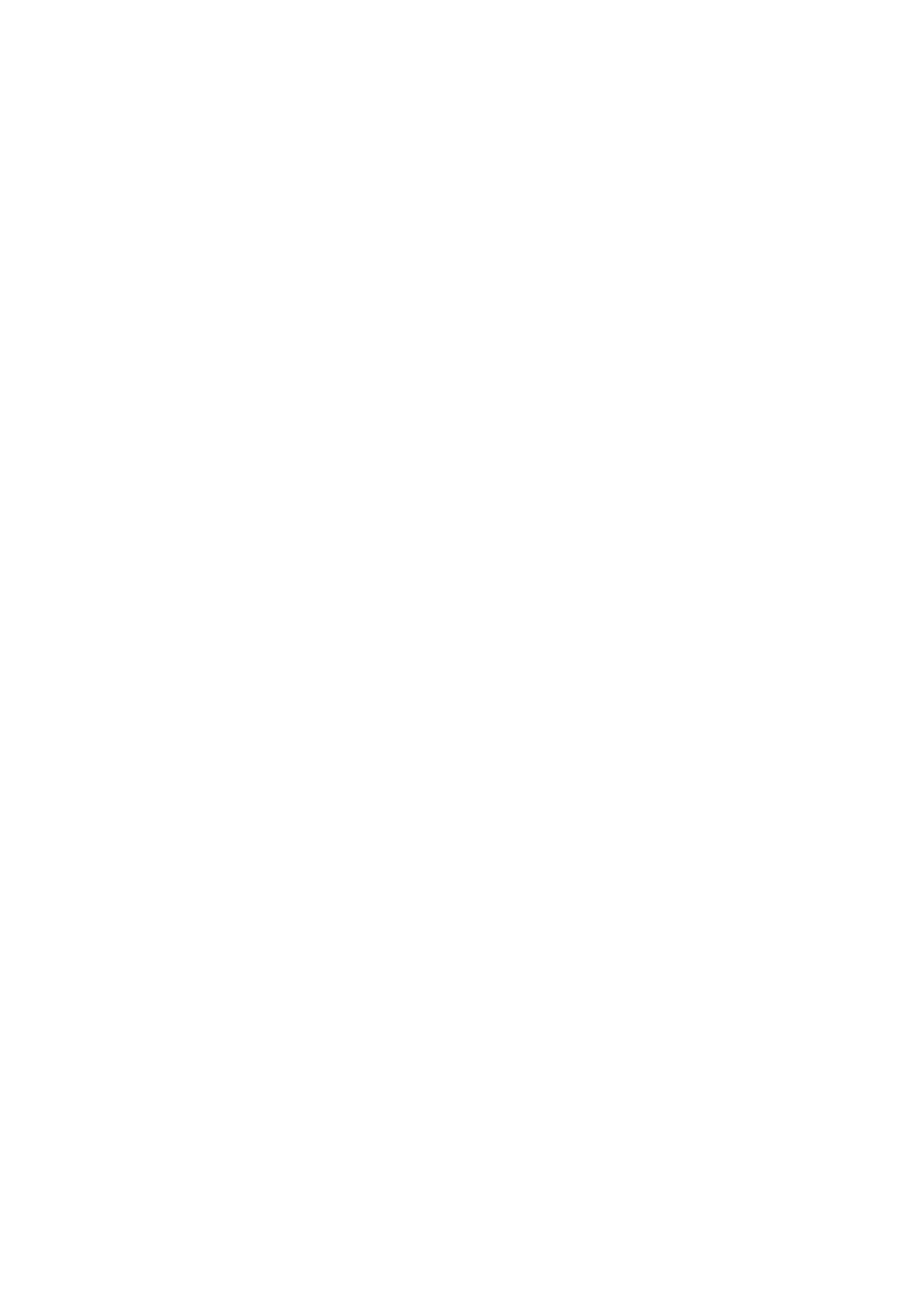<span id="page-2-0"></span>National and Kapodistrian University of Athens

### *[Abstract](http://www.uoa.com)*

#### Department of Mathematics

Master of Science

#### **Polyto[pe Membership in High Dim](http://math.uoa.gr/)ension**

by Evangelos ANAGNOSTOPOULOS

Polytopes in optimization and sampling problems are usually given by implicit representations through oracles. The most basic oracle is the polytope membership oracle which can identify whether a query point *q* lies inside *P* or not and is often used as the basis for more complex oracles, such as the separation oracle or the boundary oracle. In this work we aim to design, implement and analyse algorithms for approximating the membership oracle in polytopes given as the intersection of halfspaces in high dimension, by trading exactness for efficiency. Previous approaches were based on classic polytope approximation techniques which, however, have complexity that scales exponentially in the dimension and are, thus, intractable in high dimension. We establish a straightforward reduction from approximate polytope membership to approximate nearest neighbor search among points and obtain complexity bounds polynomial in the dimension, by exploiting recent progress in the complexity of nearest neighbor search. We then employ this new membership oracle to obtain a solution for the boundary oracle in high dimension. Lastly, we evaluate our algorithms experimentally and report results.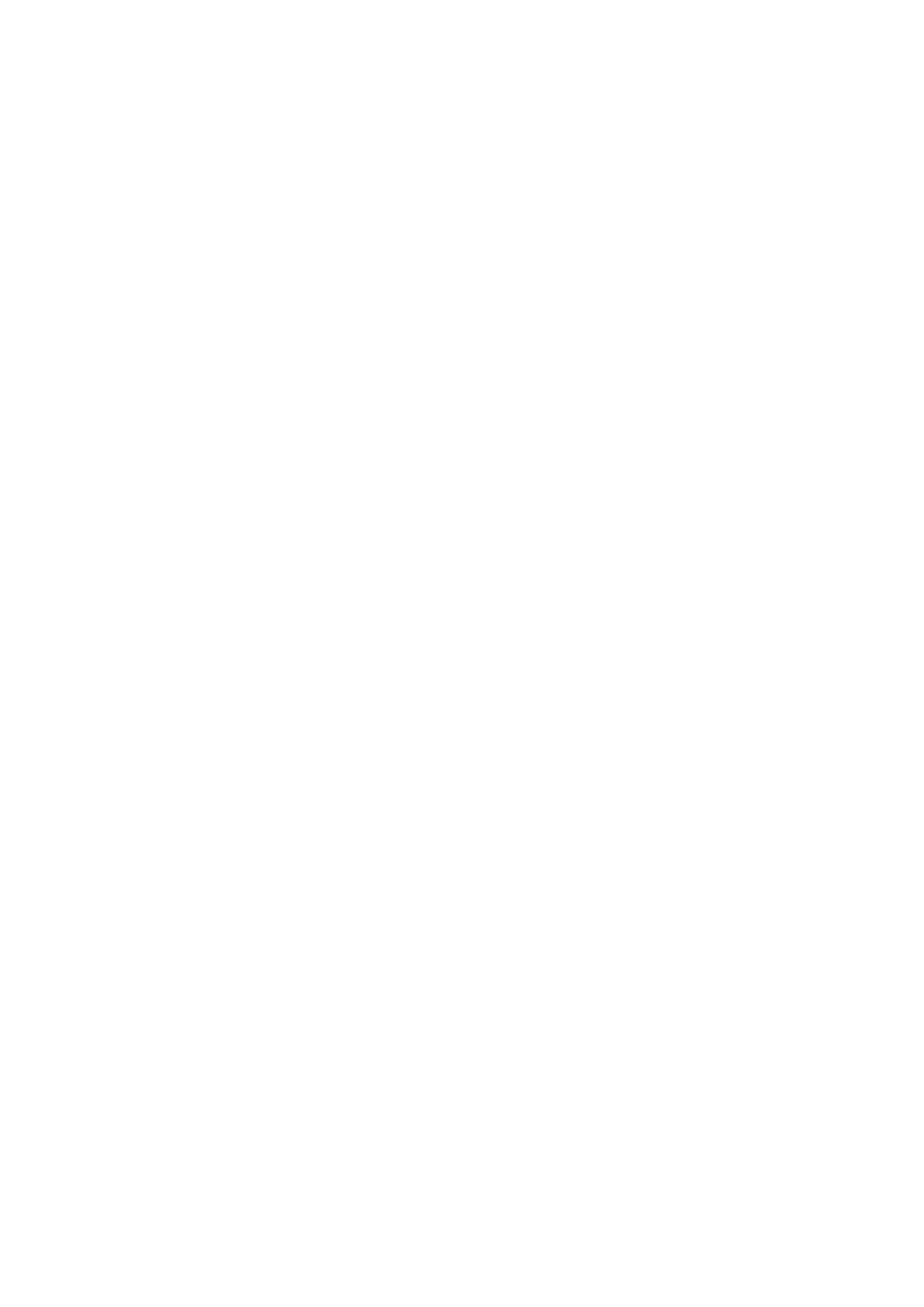## *Acknowledgements*

<span id="page-4-0"></span>First and foremost I would like to thank my family for their continuous support. I would also like to thank my advisor Ioannis Z. Emiris and my co-advisor Vissarion Fisikopoulos for their patience and guidance. Furthermore, I would like to thank Ioannis Psarros and the remaining members of the ErGA lab for the helpful discussions.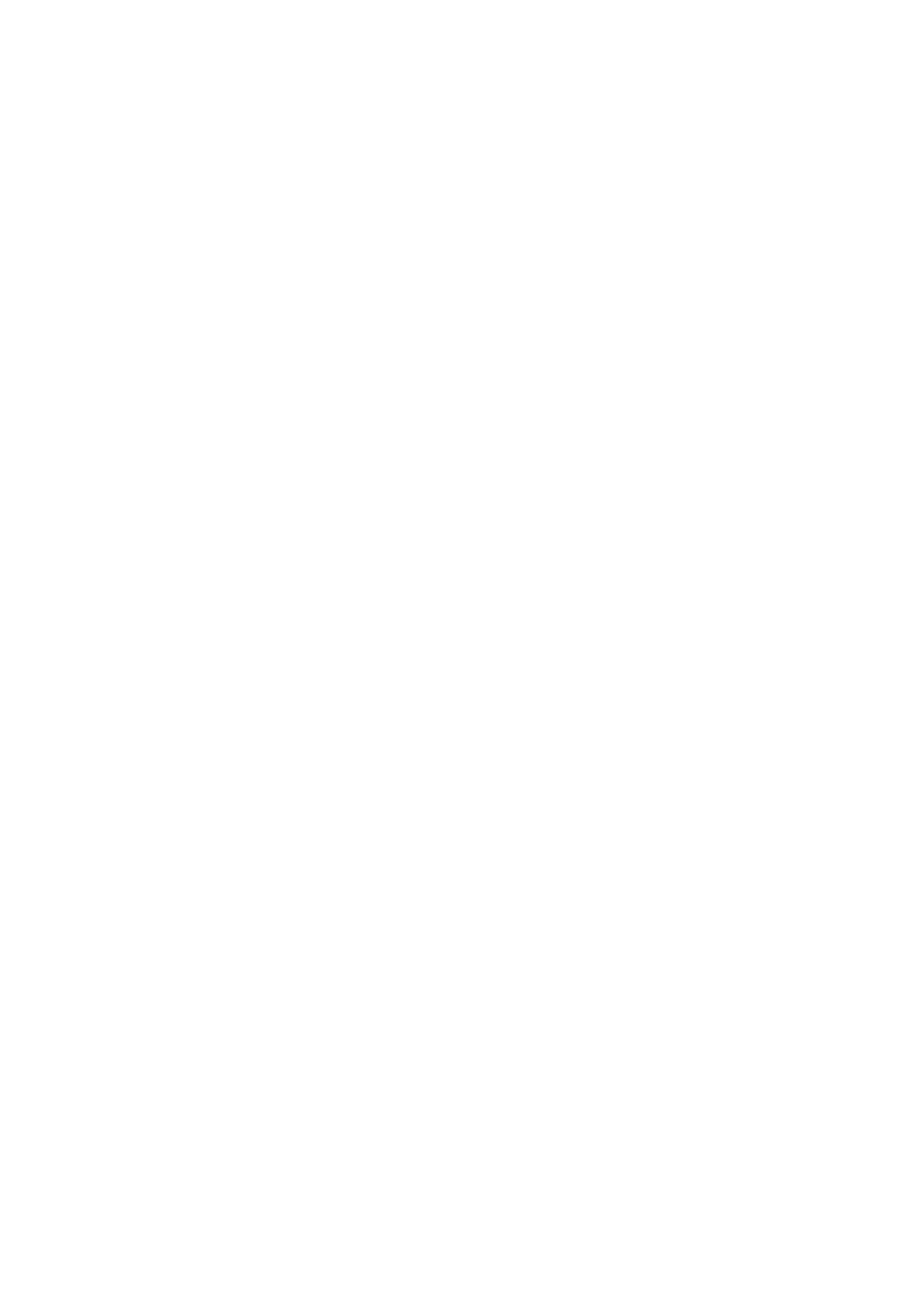# **Contents**

| <b>Abstract</b>                        |                            |                                          |                         |  |  |  |
|----------------------------------------|----------------------------|------------------------------------------|-------------------------|--|--|--|
|                                        |                            | <b>Acknowledgements</b>                  | $\overline{\mathbf{v}}$ |  |  |  |
| $\mathbf{1}$                           | <b>Introduction</b>        |                                          |                         |  |  |  |
|                                        | 1.1                        |                                          | $\overline{1}$          |  |  |  |
|                                        | 1.2                        |                                          |                         |  |  |  |
|                                        | 1.3                        |                                          | $\overline{2}$          |  |  |  |
|                                        | 1.4                        |                                          | $\overline{4}$          |  |  |  |
| $\overline{2}$                         | <b>Polytope Membership</b> |                                          |                         |  |  |  |
|                                        | 2.1                        |                                          |                         |  |  |  |
|                                        | 2.2                        | Approximate Polytope Membership Oracle 8 |                         |  |  |  |
| $\mathbf{3}$                           | <b>Polytope Boundary</b>   |                                          |                         |  |  |  |
|                                        | 3.1                        |                                          |                         |  |  |  |
|                                        | 3.2                        |                                          |                         |  |  |  |
|                                        | 3.3                        | Approximate Polytope Boundary Oracle 15  |                         |  |  |  |
| $\overline{4}$                         | <b>Experiments</b>         |                                          |                         |  |  |  |
|                                        | 4.1                        |                                          | 19                      |  |  |  |
| <b>Conclusion and future work</b><br>5 |                            |                                          |                         |  |  |  |
| Bibliography                           |                            |                                          |                         |  |  |  |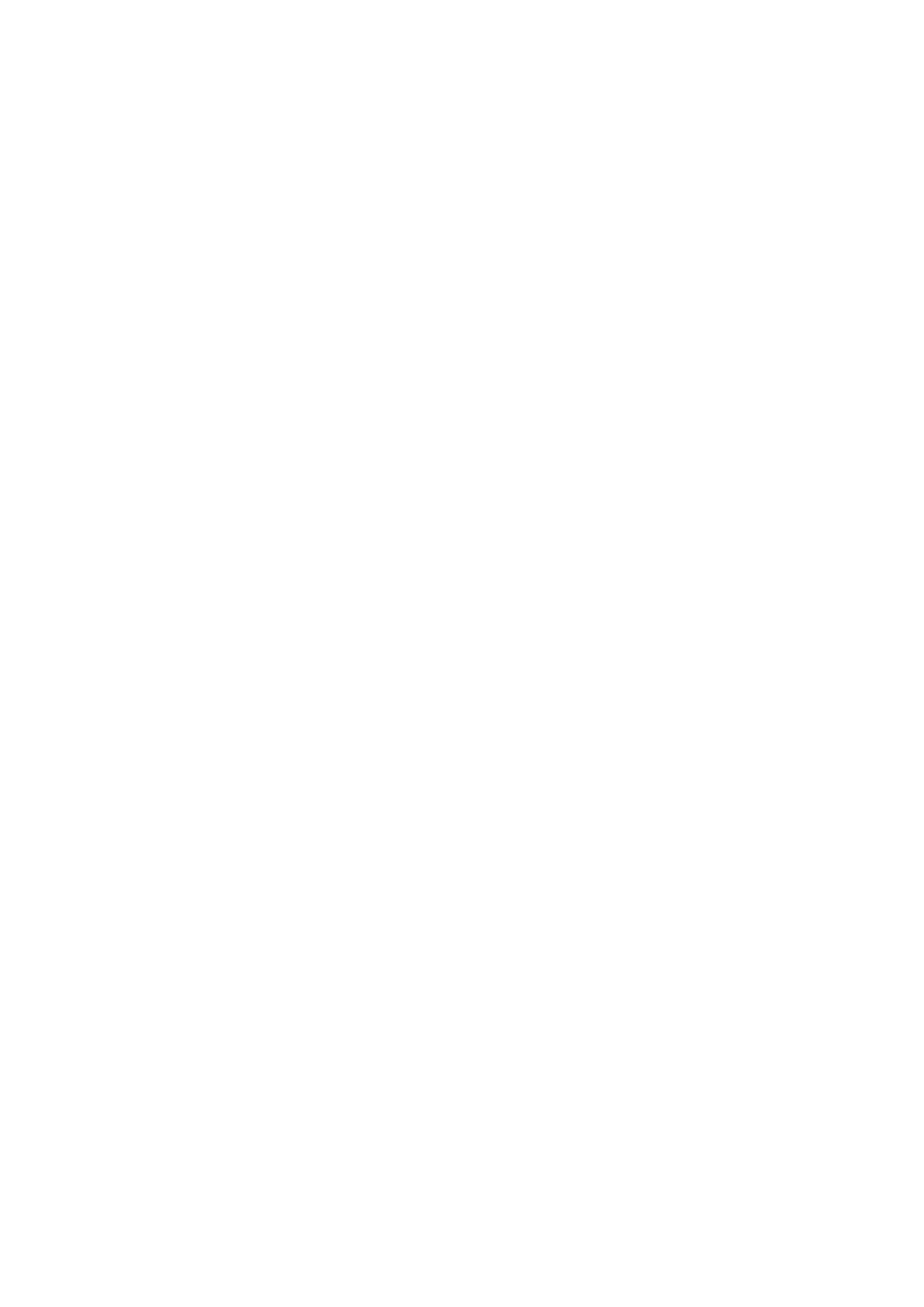# <span id="page-8-0"></span>**Introduction**

#### <span id="page-8-1"></span>**1.1 Prerequisites**

Let us start with some definitions about our objects of interest. We narrow our attention to convex polytopes defined as the bounded intersection of a finite number of halfspaces. This is a standard convex polytope representation. These polytopes are called *H-polytopes* and are defined as follows:

$$
P = \{ x \in \mathbb{R}^d \mid Ax \le b, A \in \mathbb{R}^{n \times d}, b \in \mathbb{R}^n \}.
$$

The notation *Ax ≤ b* indicates *n* simultaneous linear inequalities defined by the rows of matrix *A* and *b*; each inequality constraint defines a halfspace where *P* must lie. We denote the *i*-th inequality,  $1 \leq i \leq n$ , as  $a_i x \leq b_i$ , where  $a_i$  is the *i*-th row of A and  $b_i$  is the *i*-th coordinate of *b*.

If *P* does not change when some halfspace constraint is ignored, then the respective hyperplane is called redundant; otherwise, the hyperplane is called nonredundant or supporting hyperplane. Clearly, the supporting hyperplanes are precisely those for which at least one point in *P* satisfies the corresponding equality constraint. The supporting hyperplanes also define the facets of the polytope *P*. We associate each *facet* of the polytope with its corresponding (in)equality and denote it as *F<sup>i</sup>* . Formally:

$$
F_i = \{ x \in P \mid a_i x = b_i \}, \ \ 1 \le i \le n
$$

Additionally, we denote as *∂P* the boundary of the polytope, i.e.:

$$
\partial P = \{ x \in P \mid \exists i, 1 \le i \le n \text{ s.t. } x \in F_i \}
$$

We are interested in efficient solutions to the following fundamental polytope problems. Notice how each problem wants to answer a specific question about the polytope. Solutions to these problems are oracles which provide implicit access to the polytope, by answering the respective questions.

**Definition 1** (Polytope Membership Problem). Given a convex H-polytope  $P \subset \mathbb{R}^d$ , preprocess it into a data structure, so that it is possible to efficiently determine whether a query point  $q \in \mathbb{R}^d$  lies in  $P$  or not.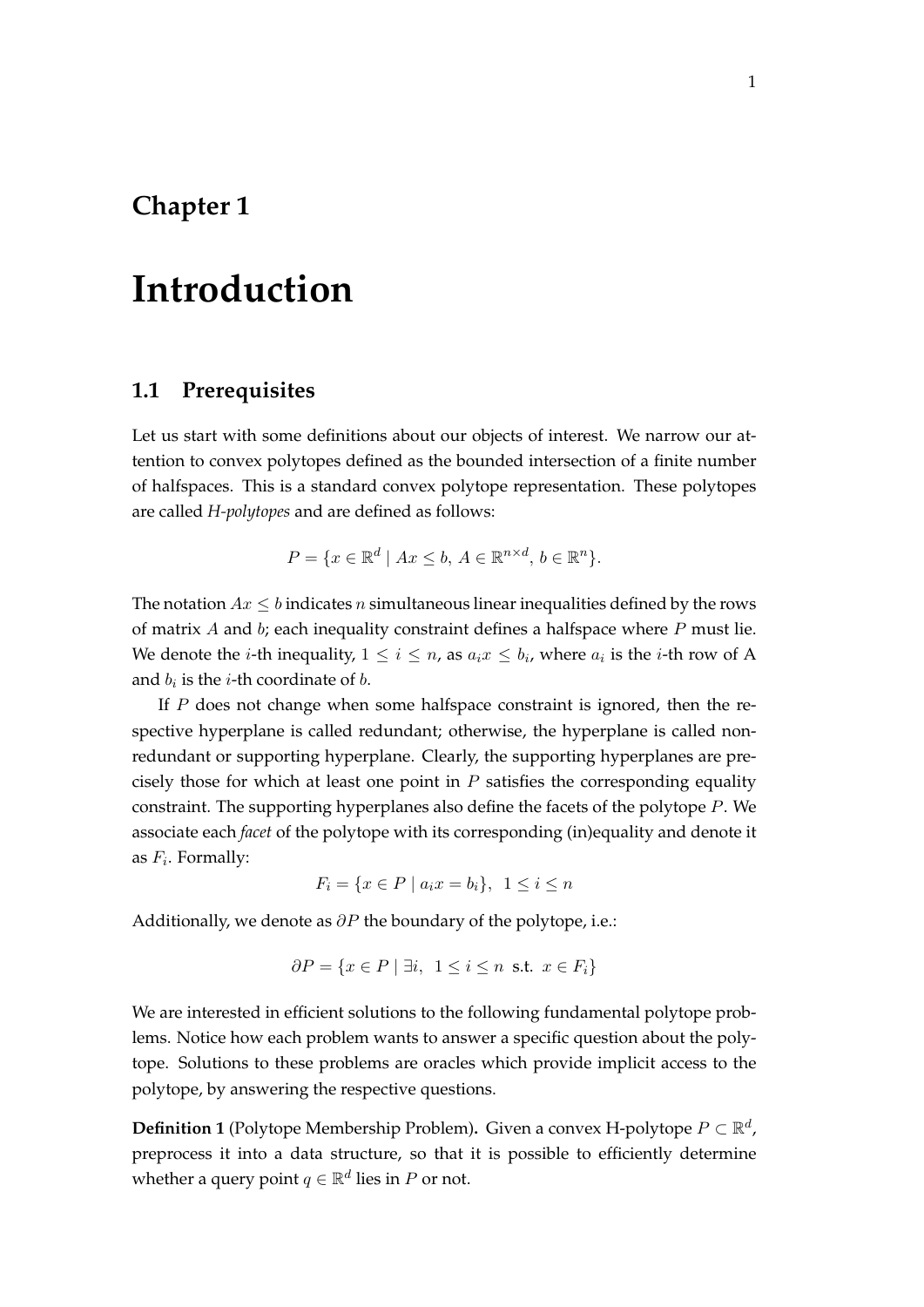**Definition 2** (Polytope Boundary Problem). Given a convex H-polytope  $P \subset \mathbb{R}^d$ , preprocess it into a data structure, so that it is possible to efficiently compute the point *p* = *r ∩ ∂P* given a query halfline, or ray, *r ⊂* R *d* , where *∂P* is the polytope boundary.

The polytope boundary problem is also referred to as *ray shooting* in the literature.

One obvious solution to these problems is to check the query *q* against all *n* inequalities of the defining halfspaces of *P* in a brute-force approach. Although this method may sound trivial, it is often a plausible solution in the exact setting, especially in the high-dimensional case.

### **1.2 Motivation**

Our motivation stems from problems in geometric optimization. Let us mention a couple of important applications for the polytope oracles above. A concrete application is in randomly sampling convex H-polytopes, which is the main paradigm for approximating the volume of H-polytopes in polynomial time in general dimension. The inner loop of such algorithms contains the polytope operations studied in this paper. Specifically, randomized polynomial-time algorithms for volume approximation, e.g. [DFK91; LV06], rely on random walks that need an access to a membership or boundary oracle. The first implementation of randomized algorithms that scale in high dimension appeared in [EF14]. Their approach relies on the standard random wal[ks know](#page-33-0)[n as](#page-33-1) hit-and-run, which require a boundary oracle. Notice that, although this software can handle polytopes in spaces whose dimension goes up to 200, it cannot scale as efficiently [for sp](#page-33-2)ecific classes of polytopes with a large number of facets. In particular, it cannot approximate the volume of cross-polytopes of dimension 20 or more.

In this paper, we improve upon the complexity of these methods, specifically when the dimension *d* is an input parameter, by allowing ourselves to answer correctly within some approximation error  $\epsilon$  and some success probability  $p$ . In order to achieve that we use a reduction to the problem of the approximate nearest neighbor (ANN) problem, which is the most famous problem with a solution in the highdimensional setting, as we will see in the next section.

**Definition 3** (Approximate Nearest Neighbor (ANN) Problem)**.** Given a point set *X* ⊂  $\mathbb{R}^d$  and an approximation parameter  $\epsilon \in (0,1)$ , preprocess *X* into a data structure, so that, given a query point  $q \, \in \, \mathbb{R}^d$ , it is possible to efficiently find a point *x*<sup>\*</sup> ∈ *X* such that  $||q - x^*||_2 \leq (1 + \epsilon) \min_{x \in X} ||q - x||_2$ 

#### **1.3 Previous work**

<span id="page-9-0"></span>Let us start with the Polytope Membership problem. In the exact setting, a typical solution is the one mentioned above where one tests all *n* inequalities for a complexity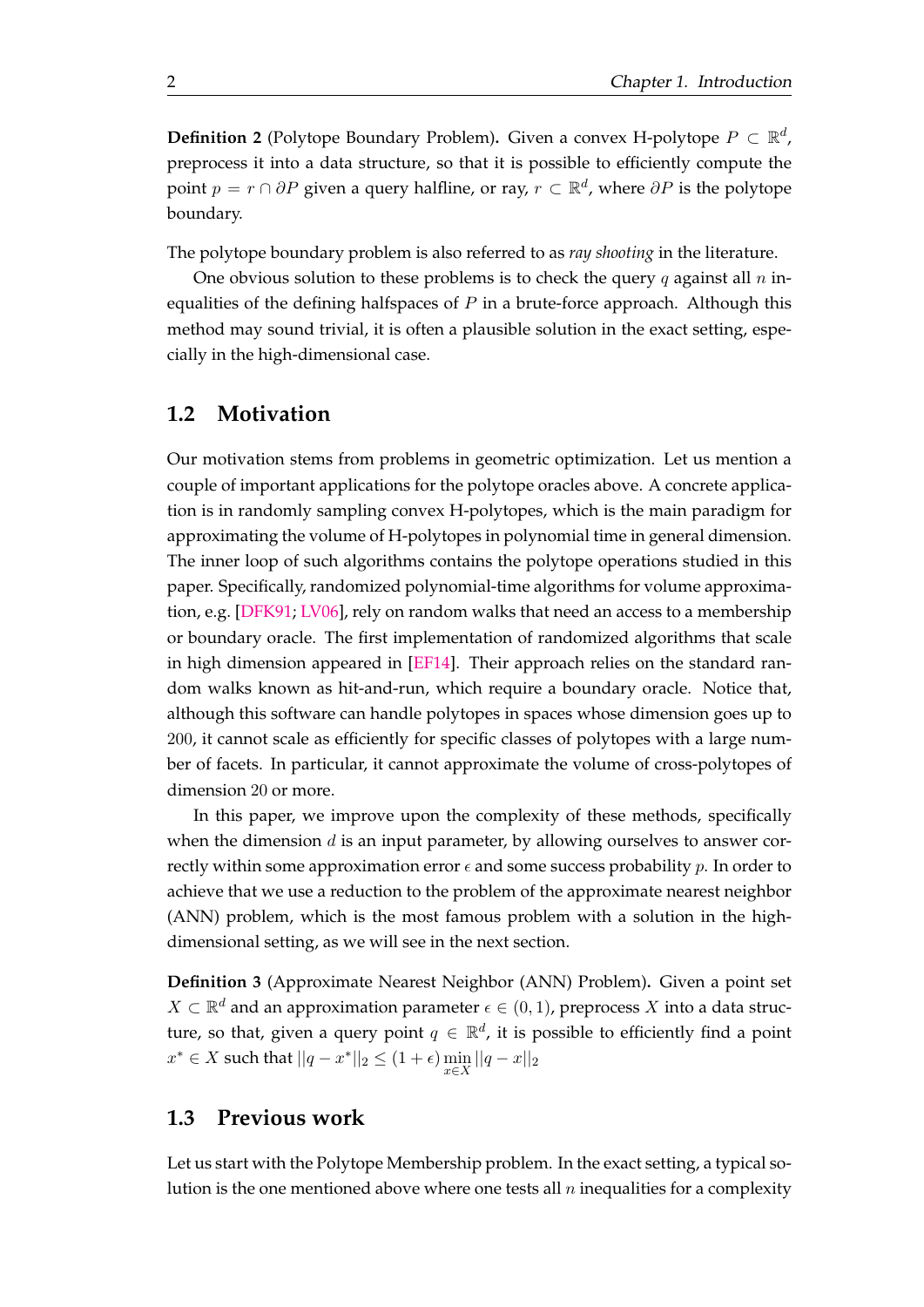of  $O(nd)$ . In the approximate setting, where we allow an approximation error  $\epsilon$ , there are two classical results. Dudley [Dud74] showed that any convex body  $K \subset \mathbb{R}^d$  is *ϵ*-approximated by a polytope *P* with *O*(1*/ϵ*(*d−*1)*/*<sup>2</sup> ) facets. This bound is asymptotically tight in the worst case. Answering membership queries on the *ϵ*-approximating polytope implies a (trivial) data st[ructure](#page-33-3) for the approximate polytope membership problem with space and query time of *O*(1*/ϵ*(*d−*1)*/*<sup>2</sup> ). Bentley et al [BPF82] gave another construction for an *ϵ*-approximating polytope by creating a *d*-dimensional grid with cells of size Θ(*ϵ · diam*(*K*)) and storing for every column along each axis, the two extreme values where the column intersects *K*. Answering me[mbersh](#page-32-0)ip queries on this *ϵ*-approximating polytope can be done in constant time (assuming a model of computation that supports the floor function) and the corresponding storage grows to  $O(1/\epsilon^{d-1})$ .

More recent work on Approximate Polytope Membership is studied in the form of space-time trade-offs [AFM11; AFM12b; AFM12a] for fixed dimension. In these approaches the authors present a data structure called *SplitReduce*, which, given a parameter *t*, hierarchically subdivides the space using a quadtree until each cell lies entirely in *P*, or lies enti[rely out](#page-32-1)side *P*[, or](#page-32-2) [the inters](#page-32-3)ection of the cell and *P* is approximated by an *ϵ*-approximating polytope using Dudley's approach with at most *t* halfspaces. Queries are then answered by descending the quadtree and checking the type of the cell of the appropriate leaf. If the cell lies entirely inside or outside we answer appropriately. Otherwise all (at most) *t* inequalities approximating the polytope locally are checked in a brute-force way, providing us with an answer. *t* is the controlling time-space trade-off parameter and the authors show that the quadtree approach achieves a space of *O*(1*/ϵ*(*d−*1)*/*<sup>2</sup> ) with a query time  $t = \Theta(\log(1/\epsilon)/\epsilon^{(d-1)/8}).$ 

Even more recently the same authors [AFM17], again for fixed dimension, dropped the quadtree approach in favour of a data structure employing a hierarchy of ellipsoids selected by a sampling process on classical structures from the theory of convexity defined on the polytope. Their n[ew prop](#page-32-4)osed data structure achieves space *O*(1*/ϵ*(*d−*1)*/*<sup>2</sup> ) with an optimal query time of log(1*/ϵ*).

Concerning the boundary oracle, in exact form, it is possible to achieve query time in  $O(\log n)$  by using space in  $O(n^d/\log^{\lfloor d/2 \rfloor} n)$  [Ram99]. The boundary oracle is dual to finding the extreme point in a given direction among a known pointset. This is *ϵ*-approximated through *ϵ*-coresets for measuring extent, in particular (directional) width, but requires a subset of *O*((1*/ϵ*) (*d−*1)*/*2 ) [points](#page-33-4) [AHPV05]. The exponential dependence on *d* or the linear dependence on *n* make these methods of little practical use in high dimensions. Ray shooting has been studied in practice only in low dimensions, e.g., in 6-dimensional polytopes described b[y the set](#page-32-5) of their vertices [ZY13].

We will also present now current state-of-the-art approaches to the ANN problem as we will build atop of those for the design of our oracles. There are many soluti[ons to](#page-33-5) this problem, but in principle, methods that scale well (polynomially)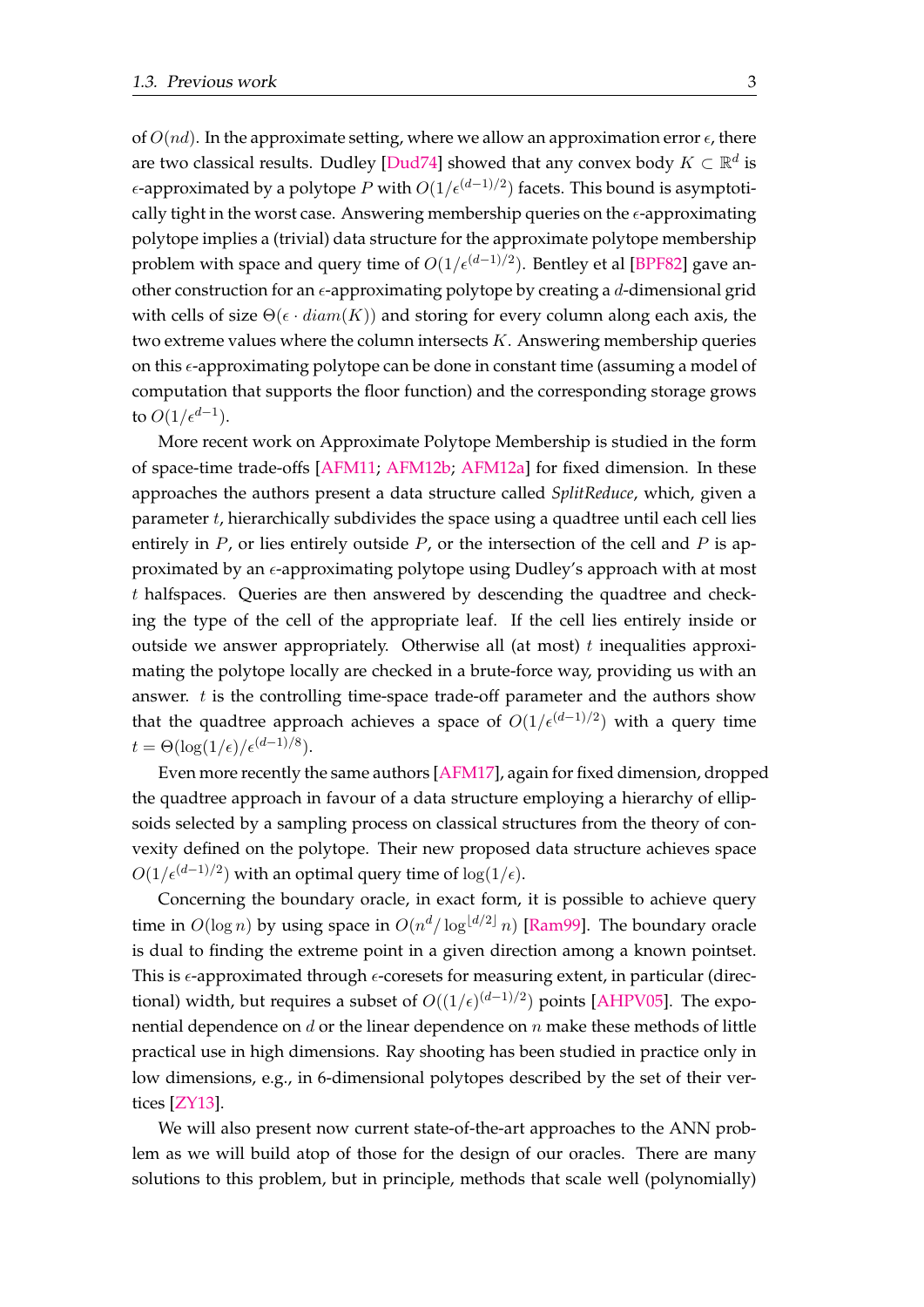with the dimension *d* belong to two categories.

The first major category is the well studied approach of Locality Sensitive Hashing (LSH), first introduced by Indyk and Motwani in 1998 [IM98]. This method works by exploiting a data dependent space partition through the utilization of locality sensitive hash functions which are functions that are more likely to assign the same value to "similar" objects, under some notion of similari[ty.](#page-33-6)

The other major category focuses on random projections to create a drastically low dimensional representation of the pointset[AEP15] and then uses techniques that work well for fixed dimension, like BBD-trees[Ary+98]. Both approaches achieve sublinear query time with (near-)linear storage, while scaling polynomially with regards to the dimension. In addition, both approa[ches get](#page-32-6) to that by allowing a probability of success *p*. This is the same probability of [success](#page-32-7) that we will inherit in our oracle.

#### **1.4 Our contribution**

<span id="page-11-0"></span>We assume that the given H-polytope is full dimensional and that its representation is minimal, i.e. that it does not contain redundant inequalities.

We describe a simple constructional reduction from the Polytope Membership Problem to the problem of Nearest Neighbor and then show under which conditions this reduction holds for the respective approximate versions of the problems. This gives us the flexibility to exploit advances in the research of ann in improving the behaviour of our polytope membership oracle. We demonstrate this flexibility by using a high dimensional solution to the ann problem in order to offer a practical approximate polytope membership oracle in high dimension with complexity bounds polynomial in the dimension *d* and sublinear in the number of inequalities *n*.

We also present an iterative framework for creating boundary oracles for Hpolytopes and describe a concrete instantiation of it. We then modify this algorithm to work in an approximate setting. Both approaches use the polytope membership oracle that we described above and which is based on (approximate) nearest neighbors.

We implement and experimentally examine our algorithms.Our implementation is linked to the software of [EF14] for polytope volume, so as to provide faster oracles. It exhibits encouraging improvements in the practical complexity of volume approximation.

The rest of the paper is [organi](#page-33-2)zed as follows. The next chapter discusses polytope membership and the reduction to Nearest Neighbor, focusing on the approximate setting. Chapter 3 considers the boundary oracle and various algorithms for answering it in the approximate setting. The implementation and experiments are discussed in Chapter 4. We conclude in Section 5 with open questions.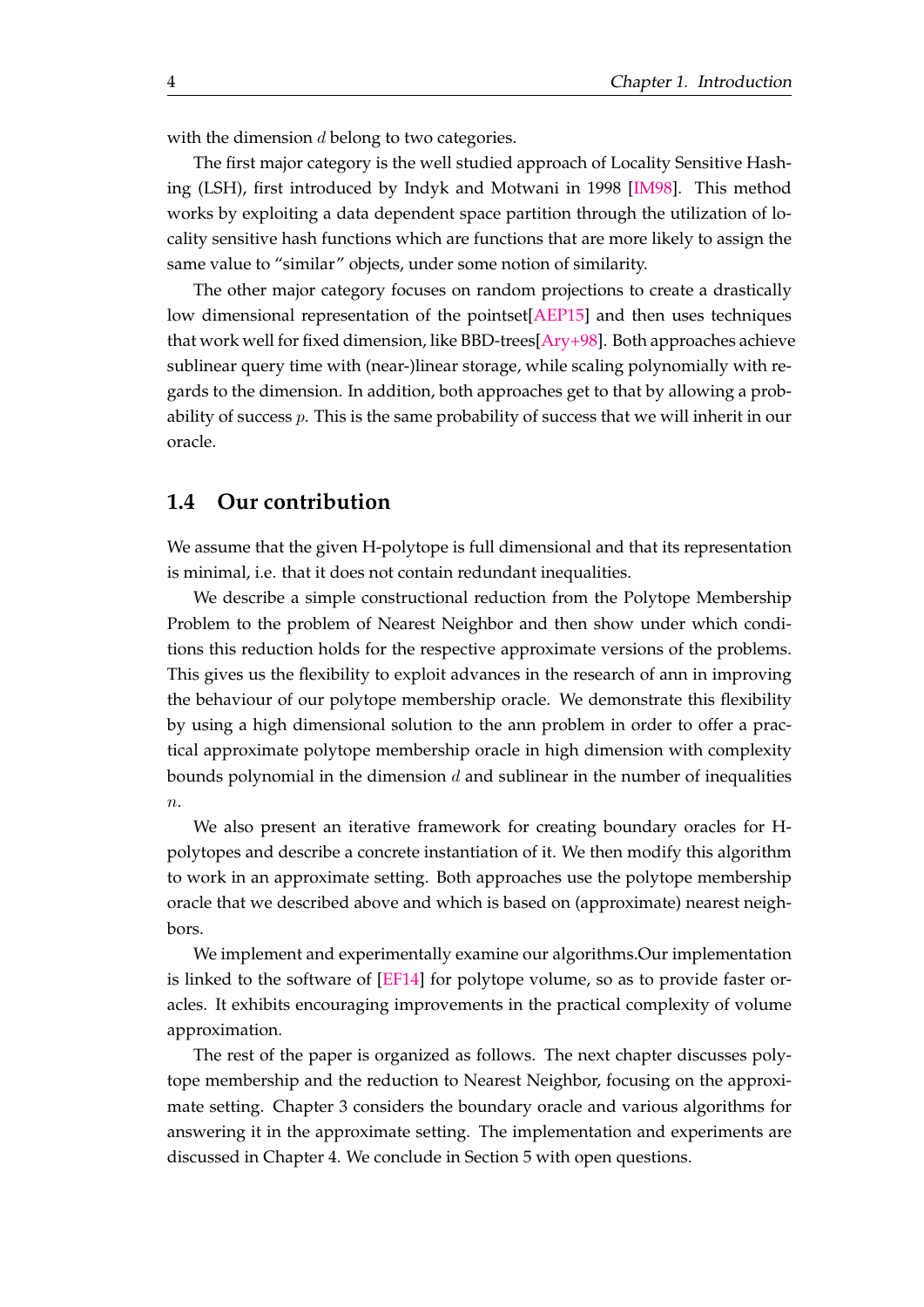## <span id="page-12-0"></span>**Polytope Membership**

In this chapter we focus on the fundamental problem of testing membership in Hpolytopes in general dimension. We first present a straightforward reduction to Nearest Neighbor search in the exact form and then analyse the conditions under which this reduction holds in the approximate setting. Then, we will exploit approaches in approximate nearest neighbor in high dimension that will associate a probability of success with the membership oracle in order to make the problem feasible in high dimension.

### **2.1 Exact Polytope Membership Oracle**

<span id="page-12-1"></span>We will establish here a reduction from the exact polytope membership problem to the exact nearest neighbor problem. This was established in [Aur87], where it was shown that there is a connection between the boundaries of polytopes in  $\mathbb{R}^d$ and power diagrams in R *d−*1 . In order to present this reduction we will need some definitions.

**Definition 4** (Cell complex). A cell complex  $C$  in  $\mathbb{R}^d$  is a partition of  $\mathbb{R}^d$  into finitely many polyhedra.

**Definition 5** (Power Diagram)**.** A power diagram is a partition of the Euclidean space into into a cell complex defined from a set of spheres, where the cell for a given sphere *S* consists of all the points for which the power distance to *S* is smaller than the power distance to the other spheres. The power distance of a point *p* to a sphere *S* of center *c* and radius *r* is defined as

$$
pow\_dist(p, S) = ||p - c||_2^2 - r^2
$$

The power diagram is a form of generalized Voronoi diagram, and coincides with the Voronoi diagram of the sphere centers in the case that all the spheres have equal radii. For an example of a power diagram, check figure 2.1.

Now, let  $\mathbb{R}^d$  be spanned by the coordinate axes  $x_1, \ldots, x_d$  and let  $h_0$  denote the hyperplane  $x_d = 0$ . Let a cell complex  $C$  be contained in some hyperplane of  $\mathbb{R}^{d+1}$ . Then*,*  $C$  and a polyhedron  $P \subset \mathbb{R}^{d+1}$  are said to be affin[ely](#page-13-0) equivalent if there exists a central or parallel projection  $\phi$  such that, for each face  $f$  of  $C, f = \phi(g)$  holds for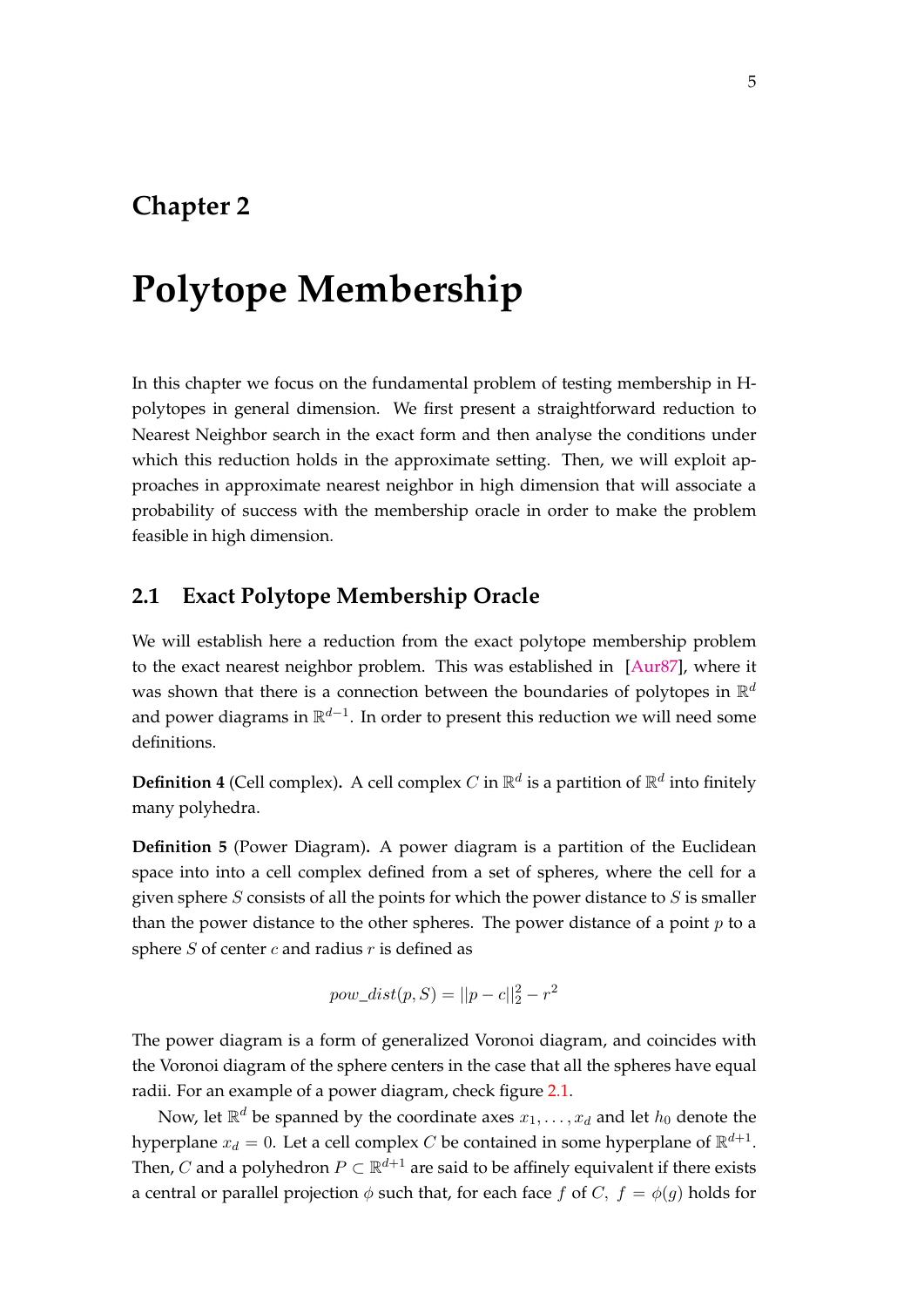<span id="page-13-0"></span>

FIGURE 2.1: An example of a power diagram of 5 different circles in two dimensions. It can be seen as a generalization of the Voronoi diagram of the centers of the spheres.

some face *g* of *P*. The following proposition refers to upper halfspaces, which are precisely those that are unbounded in the positive direction of  $x_d$ , in other words these halfspaces contain a halfline directed in the positive direction of *xd*.

**Proposition 6.** [Aur87, Thm.4] *For any polyhedron*  $P \in \mathbb{R}^d$ , which is expressible as the *intersection of upper halfspaces, there exists an affinely equivalent power diagram in hyperplane*  $h_0: x_d = 0$ *.* 

The above re[sult pro](#page-32-8)vides a reduction from ray shooting in a polyhedron to point location in a polyhedral complex. In the special case of polytope membership, the polyhedral complex becomes a single cell (the polytope) and the power diagram becomes a Voronoi diagram. This provides a reduction from polytope membership to the problem of nearest neighbor.

**Corollary 7.** Let  $P \subset \mathbb{R}^d$  be a convex polytope described as the intersection of *n* non*redundant halfspaces. For every point*  $p^* \in P \setminus \partial P$  *it is possible to compute a set*  $S$  *of*  $n+1$ *points such that, p <sup>∗</sup> ∈ S and, given a query point q, the exact Polytope Membership test for a query point q reduces to finding the Nearest Neighbor of q among these n* + 1 *points.*

<span id="page-13-1"></span>*Proof.* As mentioned in the introduction, the defining halfspaces of *P* correspond to hyperplanes which define the facets of the polytope, as they are non-redundant by assumption.

We initialize  $S = \{p^*\}$ . We will describe for completeness the procedure to compute the remaining *n* points of *S* such that the corresponding Voronoi diagram of these *n* points and  $p^*$  will have the polytope *P* as the voronoi cell of  $p^*$ . These  $n + 1$ points will be the points of the corollary.

For each facet  $F_i$  and its corresponding hyperplane  $H_i := a_i x = b_i, 1 \leq i \leq n$ , we compute the projection of  $p^*$  on  $H_i$  and denote it as  $f_i$ . Then, we compute the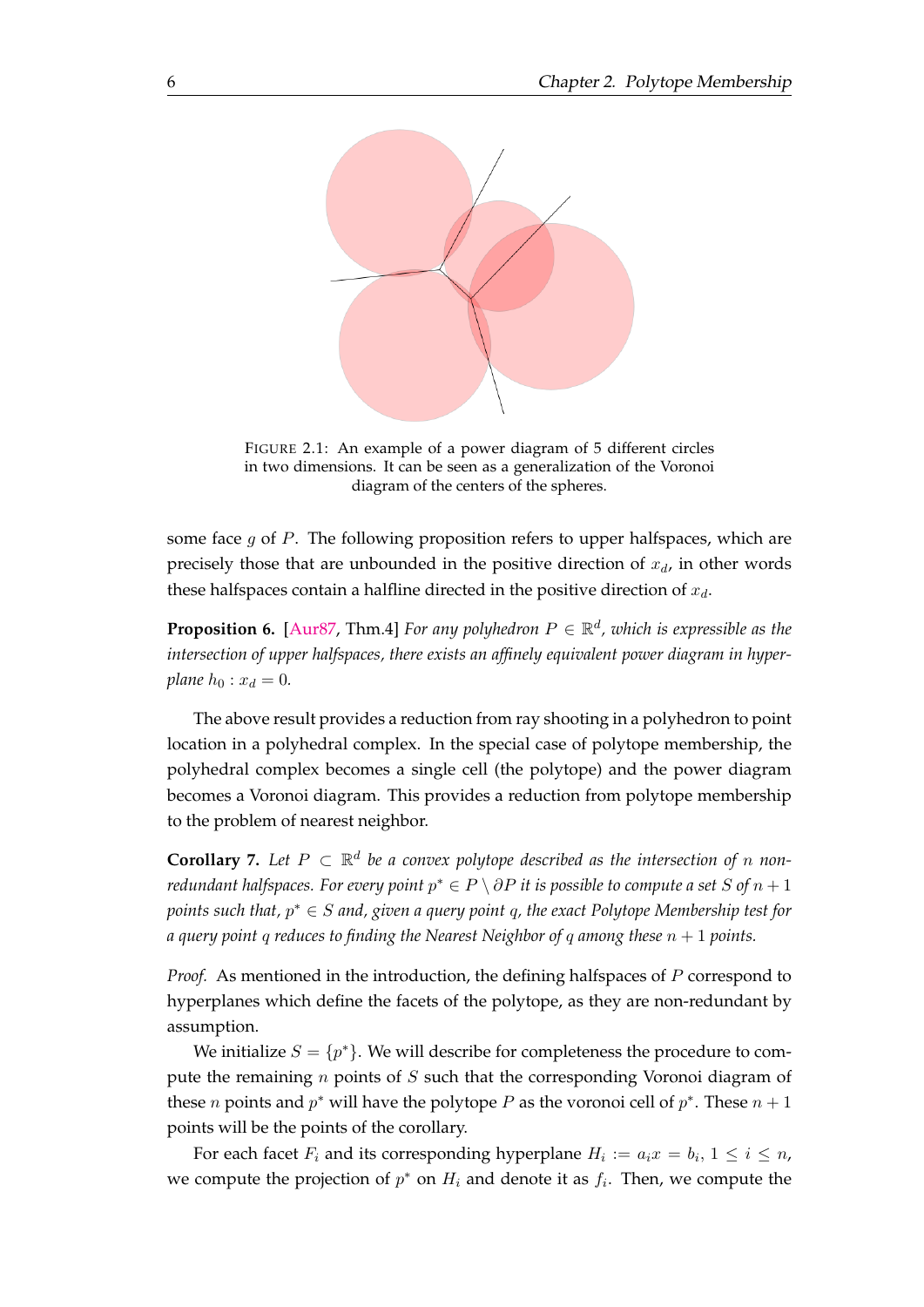point  $p_i$ ,  $1 \leq i \leq n$ , such that the line segment  $(p^*, p)$  is perpendicular to  $H_i$  and  $d(p^*, H_i) = ||p^* - f_i||_2 = d(p_i, H_i)$ , where  $d(p, S) = \min_{x \in S} ||p - x||_2$ . Equivalently,

$$
p_i = f_i + (f_i - p^*)
$$

Conceptually we can think of each point  $p_i$  as the symmetric point of  $p^*$  about  $H_i$ .

We now have a set of points  $S = \{p^*, p_1, \ldots, p_n\}$  of  $n + 1$  points that have the following property. In the Voronoi diagram of *S*, the cell that corresponds to *p ∗* is precisely the input polytope *P*. By the Voronoi property, the following holds:

$$
q \in P \Leftrightarrow ||p^* - q||_2 \le ||q - s||_2, \ \forall s \in S.
$$

Polytope membership returns "YES" iff the nearest neighbor of *q* is *p ∗* .



FIGURE 2.2: Construction of a pointset *S* from Corollary 7 for a 2d polytope. *p <sup>∗</sup> ∈ P \ ∂P* is the selected internal point. Each *p<sup>i</sup>* corresponds to the symmetric point of *p <sup>∗</sup>* about the facet *F<sup>i</sup>* .

A n[e](#page-13-1)arest neighbor computation or data structure on these  $n + 1$  points of corollary 7 provides us with an exact Membership Oracle for the polytope *P*. We also emphasize that the choice of  $p^* \in P$  is arbitrary. This means that a set *S* satisfying the Corollary can be computed for each point  $p^* \in P \setminus \partial P$ .

 $\Box$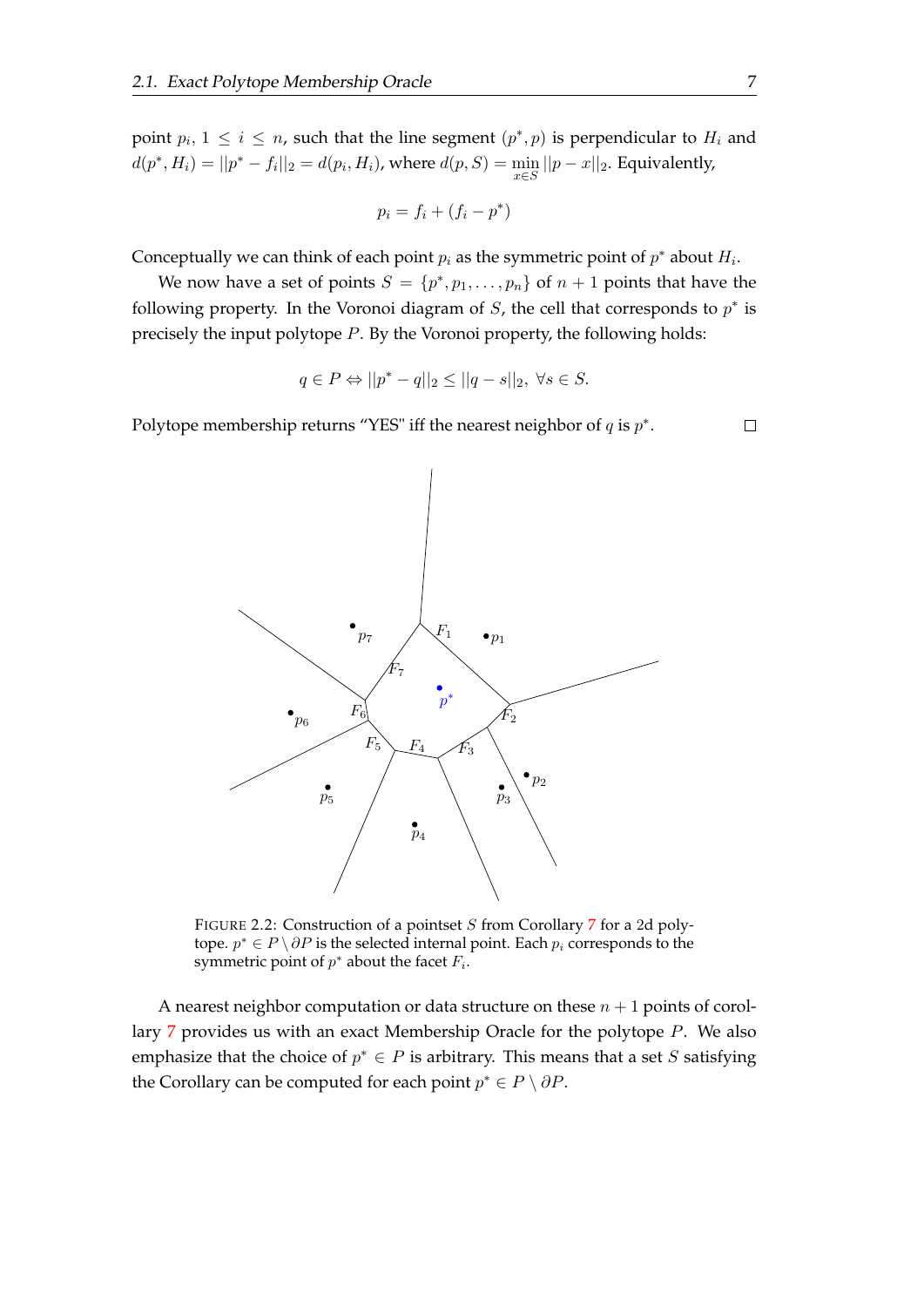### **2.2 Approximate Polytope Membership Oracle**

<span id="page-15-0"></span>In order to solve the Polytope Membership approximately, we allow for a relaxation of the problem definition. Given an approximation parameter  $\epsilon$ , we still wish to decide membership in H-polytopes, in other words whether a query point  $q \in P$ , but we permit ourselves to answer either way if *q*'s distance from *∂P* is at most  $\epsilon \cdot diam(P)$ , where  $diam(\cdot)$  stands for the diameter, i.e. the longest segment between two points in the polytope. The diameter is obviously obtained by two vertices of the polytope.

**Definition 8** (Approximate Polytope Membership Problem)**.** Given a convex polytope *P ⊂* R *<sup>d</sup>* and an approximation parameter *ϵ ∈* (0*,* 1), an *ϵ*-approximate polytope membership query decides whether a query point  $q \in \mathbb{R}^d$  lies inside or outside of *P*, but may return either answer if *q*'s distance from the boundary of *P* is at most  $\epsilon \cdot diam(P)$ .

We define  $P^{-\epsilon} = \{x \in P \mid d(x, \partial P) > \epsilon \cdot diam(P)\}$ . Obviously the aforementioned problem makes sense only when *P <sup>−</sup><sup>ϵ</sup> ̸*= *∅*. Otherwise, we can always return "NO" for a query point  $q$  and be correct.

**Lemma 9.** *Approximate Polytope Membership for an H-polytope P and an approximation*  $\phi$  *parameter*  $\epsilon$ *, such that*  $P^{-\epsilon} \neq \emptyset$ *, reduces to the ANN problem on the pointset*  $S = \{p^*,\, p_i: j \in I\}$  $1 \leq i \leq n$ , where  $p^* \in P^{-\epsilon}$  and the remaining  $p_i$  are computed as in the proof of Corol*lary 7.*

*Proof.* Let  $p^* \in P^{-\epsilon}$  and *S* be the corresponding pointset from Lemma 7 for *P*. In add[it](#page-13-1)ion, let  $\Delta(P) = \max_{p_i \in S \setminus \{p^*\}} ||p_i - p^*||_2$ . By construction, the following holds for ∆(*P*):

$$
2\epsilon \cdot diam(P) < \Delta(P) < 2diam(P) \tag{2.1}
$$

Let  $q \in \mathbb{R}^d$  be a query point.

$$
||q - p^*||_2 \ge \frac{\Delta(P)}{2\epsilon} \Rightarrow \qquad \text{, by 2.1}
$$

$$
||q - p^*|| > diam(P) \Rightarrow
$$

$$
q \notin P
$$

Therefore we will now focus on the case where  $||q - p^*|| < \frac{\Delta(P)}{2\epsilon}$  $\frac{1}{2\epsilon}$ , as otherwise we will return "NO" after a simple test. We will distinguish the two cases when  $q \in P^{-\epsilon}$  $\text{and } q \in \{\mathbb{R}^d \mid q \notin P \ \land \ d(q, \partial P) > \epsilon \cdot diam(P)\}.$ 

*F* Let *q* ∈ *P*<sup> $−$  $$\epsilon$ , we wish to select an  $\epsilon'$  for the ANN problem such that:</sup>$ 

$$
(1+\epsilon') < \frac{||p_i - q||_2}{||p^* - q||_2}
$$
 (2.2)

Essentially, this would imply that  $p^*$  is the nearest neighbor of  $q$ , while every  $p_i \in$  $S \setminus \{p^*\}$  is not an  $\epsilon'$ -NN of  $q$ .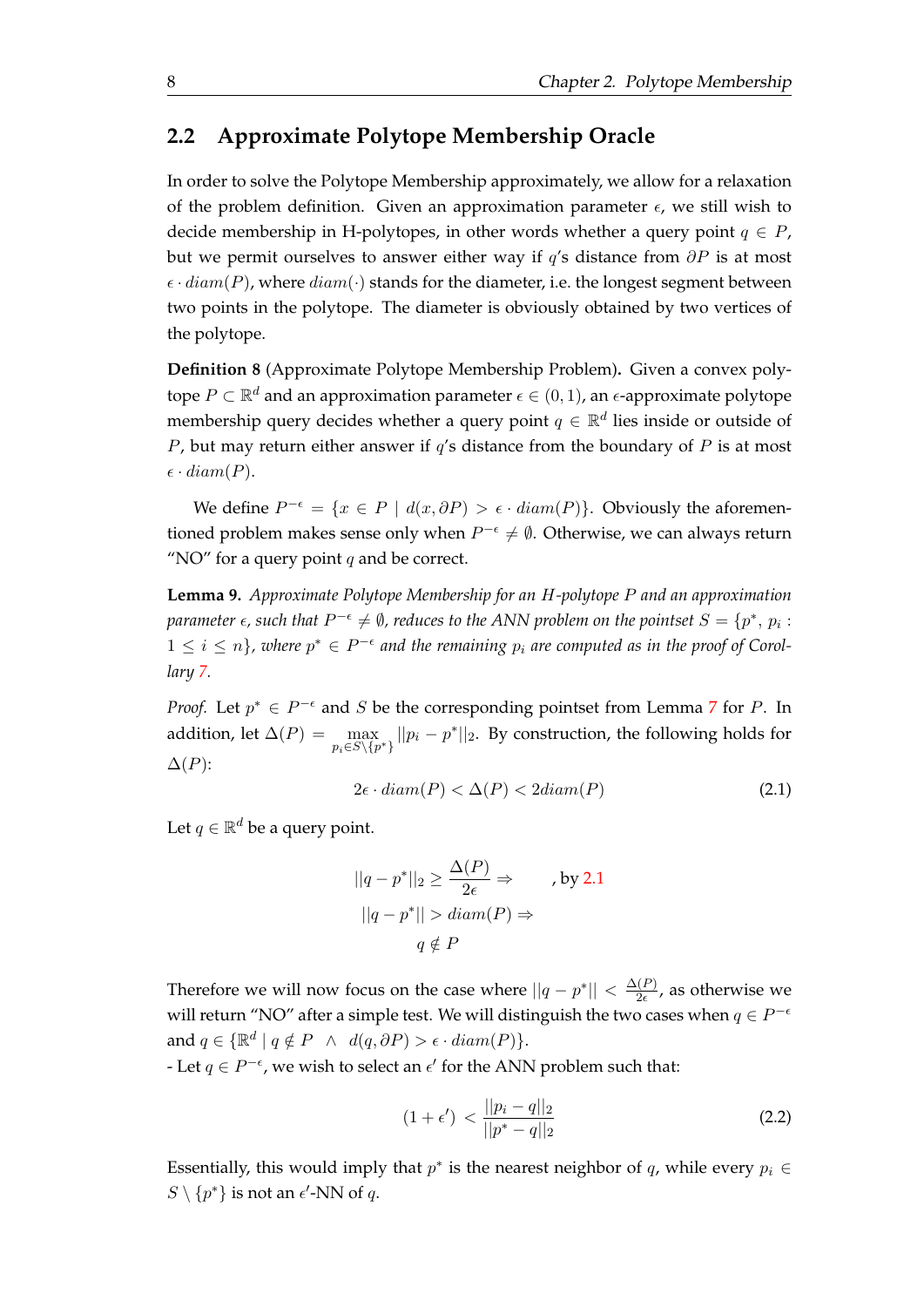Let  $r_i = d(p^*, H_i) \geq \epsilon \cdot diam(P)$ , where  $H_i$  is the hyperplane defining facet  $F_i$ . By construction,  $d(p^*, H_i) = d(p_i, H_i)$ . It follows that the segment  $p^*p_i$  has length  $2r_i$ , as it is perpendicular to *H<sup>i</sup>* .

Next, we define the projection of  $q$  on the line spanned by the segment  $p^*p_i$  as

$$
q_i = \frac{(p_i - p^*) \cdot q}{||p_i - p^*||_2}
$$

and its distance from *H<sup>i</sup>* as

$$
a_i = d(q_i, H_i) \ge \epsilon \cdot diam(P)
$$

Obviously now, as depicted in Figure 2.3:

$$
||p_i - q_i||_2 = r_i + a_i
$$
  

$$
||p^* - q_i||_2 = r_i - a_i
$$

Therefore,

$$
||p_i - q||_2^2 = ||p_i - q_i||_2^2 + ||q - q_i||_2^2 = (r_i + a_i)^2 + k_i^2
$$
  

$$
||p^* - q||_2^2 = ||p^* - q_i||_2^2 + ||q - q_i||_2^2 = (r_i - a_i)^2 + k_i^2,
$$

where  $k_i = ||q - q_i||_2^2 < diam(P)$ . It follows that,

$$
\frac{||p_i - q||_2^2}{||p^* - q||_2^2} = \frac{(r_i + a_i)^2 + k_i^2}{(r_i - a_i)^2 + k_i^2}
$$
  
=  $1 + \frac{4r_ia_i}{(r_i - a_i)^2 + k_i^2}$   
 $\geq 1 + \frac{4\epsilon^2(\text{diam}(P))^2}{(r_i - a_i)^2 + k_i^2}$   
 $\geq 1 + \frac{4\epsilon^2(\text{diam}(P))^2}{2(\text{diam}(P))^2}$   
 $\geq 1 + 2\epsilon^2$ 

Substituting in (2.2), yields:

$$
(1 + \epsilon') < \sqrt{1 + 2\epsilon^2} \Rightarrow
$$
  

$$
\epsilon' < \sqrt{1 + 2\epsilon^2} - 1
$$

*a* • Next, let  $q \in \{ \mathbb{R}^d \mid q \notin P \land d(q, \partial P) > \epsilon \cdot diam(P) \}$ . Assume that the nearest neighbor of  $q$  is  $p_i \in S \setminus \{p^*\}$ . Similar to before, we are looking for an  $\epsilon'$  such that:

$$
(1+\epsilon') < \frac{||p^* - q||_2}{||p_i - q||_2}
$$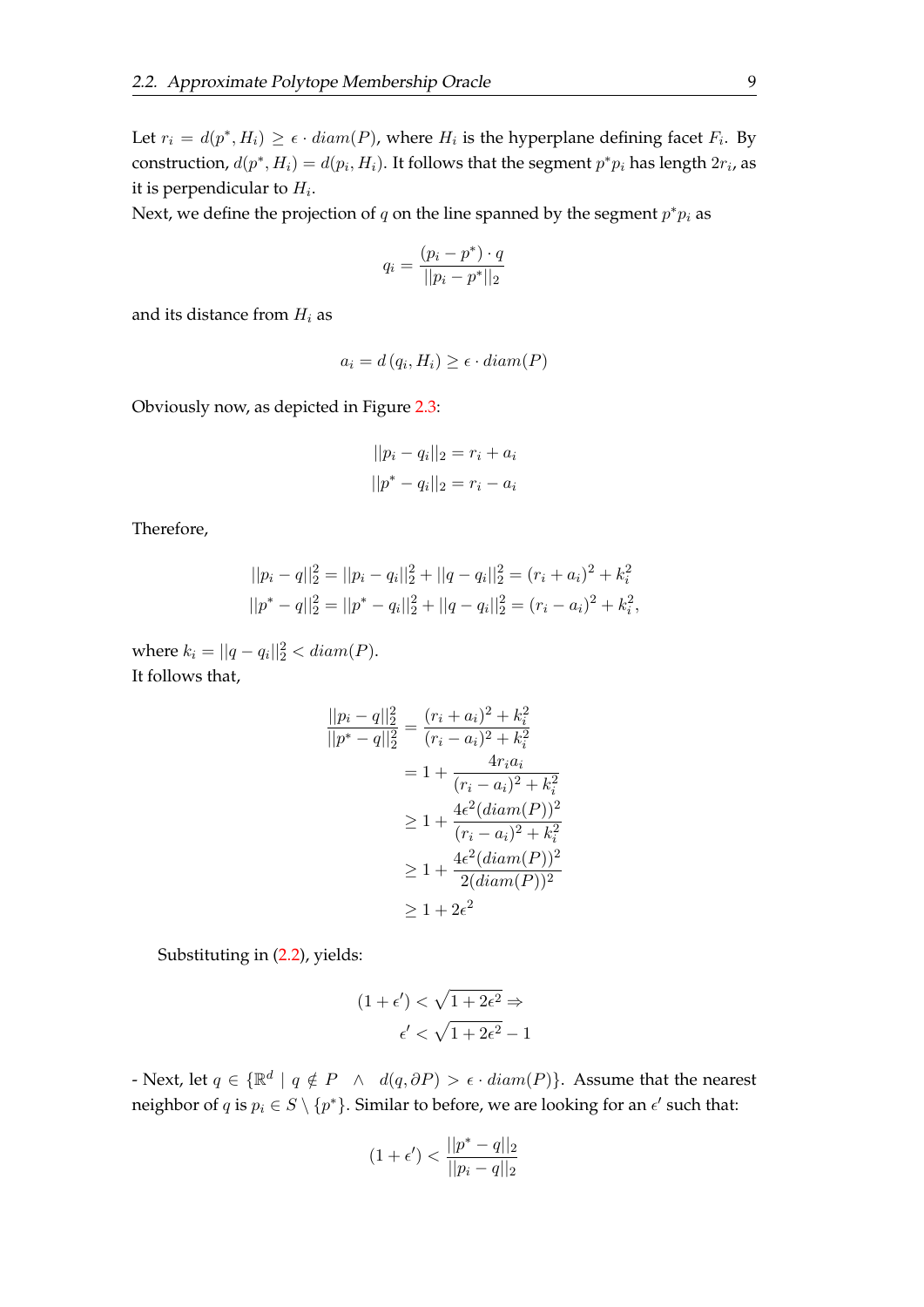Conceptually this means that *p ∗* cannot be an ANN of *q*. Now, like before:

$$
\frac{||p^* - q||_2^2}{||p_i - q||_2^2} = \frac{(r_i + a_i)^2 + k_i^2}{(r_i - a_i)^2 + k_i^2}
$$
  
=  $1 + \frac{4r_ia_i}{(r_i - a_i)^2 + k_i^2}$   
 $\geq 1 + \frac{4(\epsilon \cdot diam(P))^2}{(r_i - a_i)^2 + k_i^2}$   
 $\geq 1 + \frac{4(\epsilon \cdot diam(P))^2}{2\left(\frac{2\Delta(P)}{2\epsilon}\right)^2}$   
 $\geq 1 + \frac{4\epsilon^4 \cdot diam^2(P)}{2\Delta^2(P)}$   
 $\geq 1 + \frac{4\epsilon^4 \cdot diam^2(P)}{4 \cdot diam(P)}$   
 $\geq 1 + e^4 \cdot diam(P)$ 

It follows that,

$$
\epsilon' < \sqrt{e^4 \cdot diam(P)} - 1
$$

*√* Choosing  $e' = \min\{\sqrt{e^4 \cdot diam(P)} - 1,$  $\sqrt{1 + 2\epsilon^2} - 1$ } and answering  $\epsilon'$ -ANN queries on this set solves the original problem, because if a query point  $q \in P^{-\epsilon}$ , then we have ensured that the  $\epsilon'$ -ANN data structure will correctly identify  $p^*$  as the only approximate nearest neighbor of *q*. Similarly in a symmetric argument, for every *q*  $\notin$  *P*, such that *d*(*q*,  $\partial P$ ) >  $\epsilon \cdot diam(P)$ ,  $p^*$  will not be an approximate nearest neighbor of *q*. Lastly, if  $d(q, \partial P) \leq \epsilon \cdot diam(P)$  the response from the ANN data structure does not matter. Therefore, the reduction is complete.  $\Box$ 

<span id="page-17-0"></span>

FIGURE 2.3: *p<sup>i</sup>* corresponds to the symmetric point of *p <sup>∗</sup>* about the facet *F*<sub>i</sub>. We decompose the distances  $||p^* - q||_2$  and  $||p_i - q||_2$  and express them in terms of  $a_i$  and  $k_i$ . Notice how  $q \in P^{-\epsilon} \Rightarrow a_i \geq \epsilon \cdot diam(P)$  and how  $k_i$   $\lt$  *diam*(*P*), as *q* cannot be a vertex.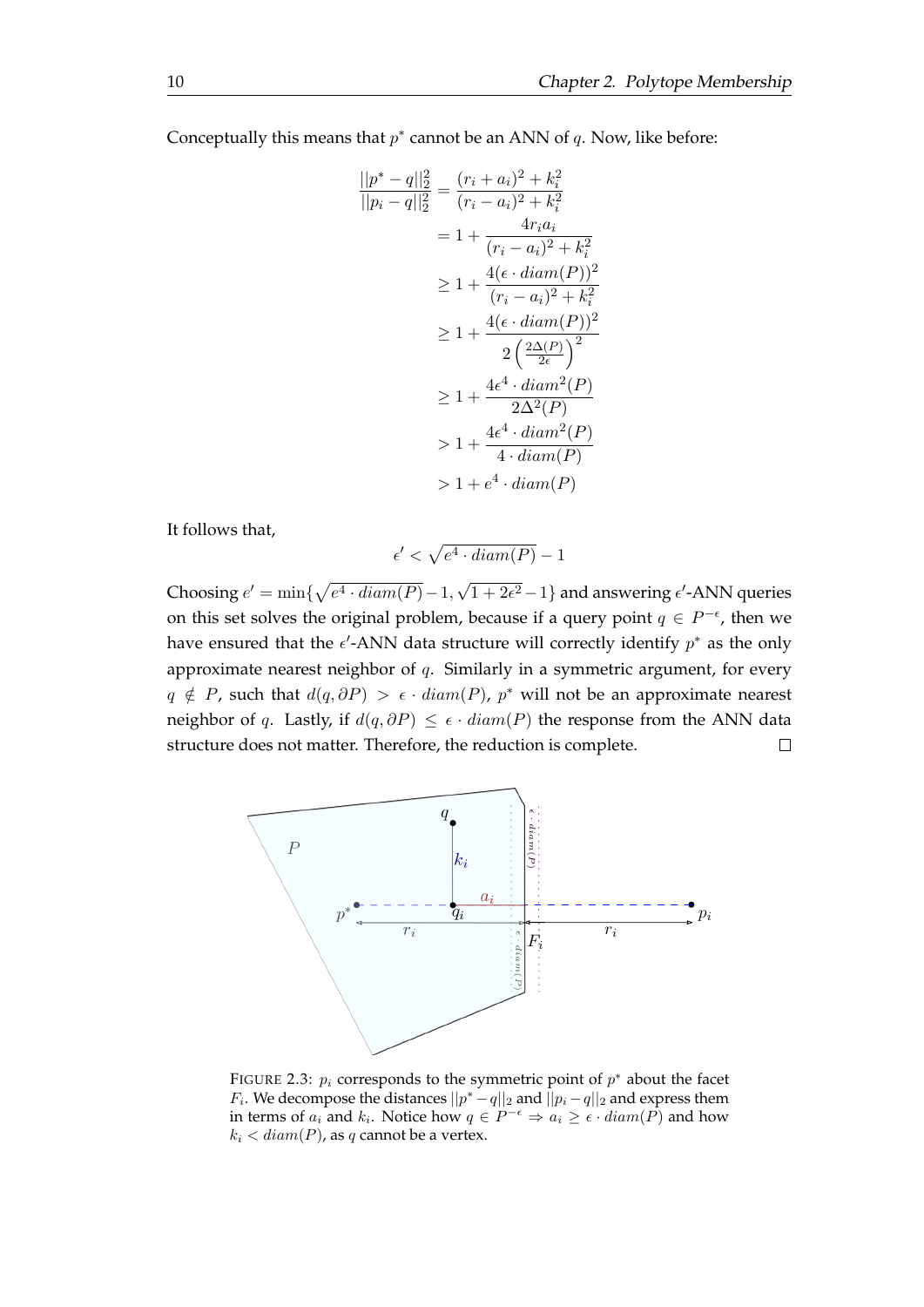We can now employ approaches for high-dimensional ANN in order to obtain a polynomial bound on the dimension by further allowing the data structure to answer correctly with a probability (varying on the selection of the ANN algorithm). Below,  $\ddot{O}$  omits logarithmic factors.

**Theorem 10** (Approximate Polytope Membership Oracle)**.** *For an H-polytope P ⊂* R *d and an approximation parameter ϵ, such that P <sup>−</sup><sup>ϵ</sup> ̸*= *∅, we can solve the Approximate Polytope membership problem on P by building a data structure on P answering queries in*  $\tilde{O}(dn^{\rho+o(1)})$  *time with a probability of success*  $p = 1/(2(1+\epsilon)^2 - 1)$ *, using*  $\tilde{O}(n^{1+\rho+o(1)} + 1)$ *dn*) *space.*

*Proof.* The Chebyshev center of a polytope *P* is defined as the center of the largest inscribed ball of *P*. Formally it is given by:

$$
\arg\min_{x \in P} \max_{y \in P} ||x - y||_2^2
$$

Many points inside the polytope can be Chebyshev centers, but they will all share the same radius.

Let *c* be the Chebyshev center of *P* with radius *r* and assume that  $c \notin P^{-\epsilon}$ , in order to deduce an absurdity.

<span id="page-18-0"></span>
$$
c \notin P^{-\epsilon} \Rightarrow r < \epsilon \cdot diam(P) \tag{2.3}
$$

Take a point  $c' \in P^{-\epsilon}$ , as  $P^{-\epsilon} \neq \emptyset$ .

<span id="page-18-1"></span>
$$
d(c', F_i) \ge \epsilon \cdot diam(P), \ \ 1 \le i \le n \Rightarrow B(c', \epsilon \cdot diam(P)) \subset P \tag{2.4}
$$

Combining (2.3) and (2.4) produces an absurdity as we have found a larger inscribed ball in *P*, contradicting the property of *c*. Therefore,  $c \in P^{-\epsilon}$ .

We will use  $p^* = c$  as the starting point of the construction of the pointset *S* in Lemma 9. A[nsw](#page-18-0)erin[g AN](#page-18-1)N queries on that pointset *S* using the LSH data structure of [AR15] completes the proof of this theorem. $\Box$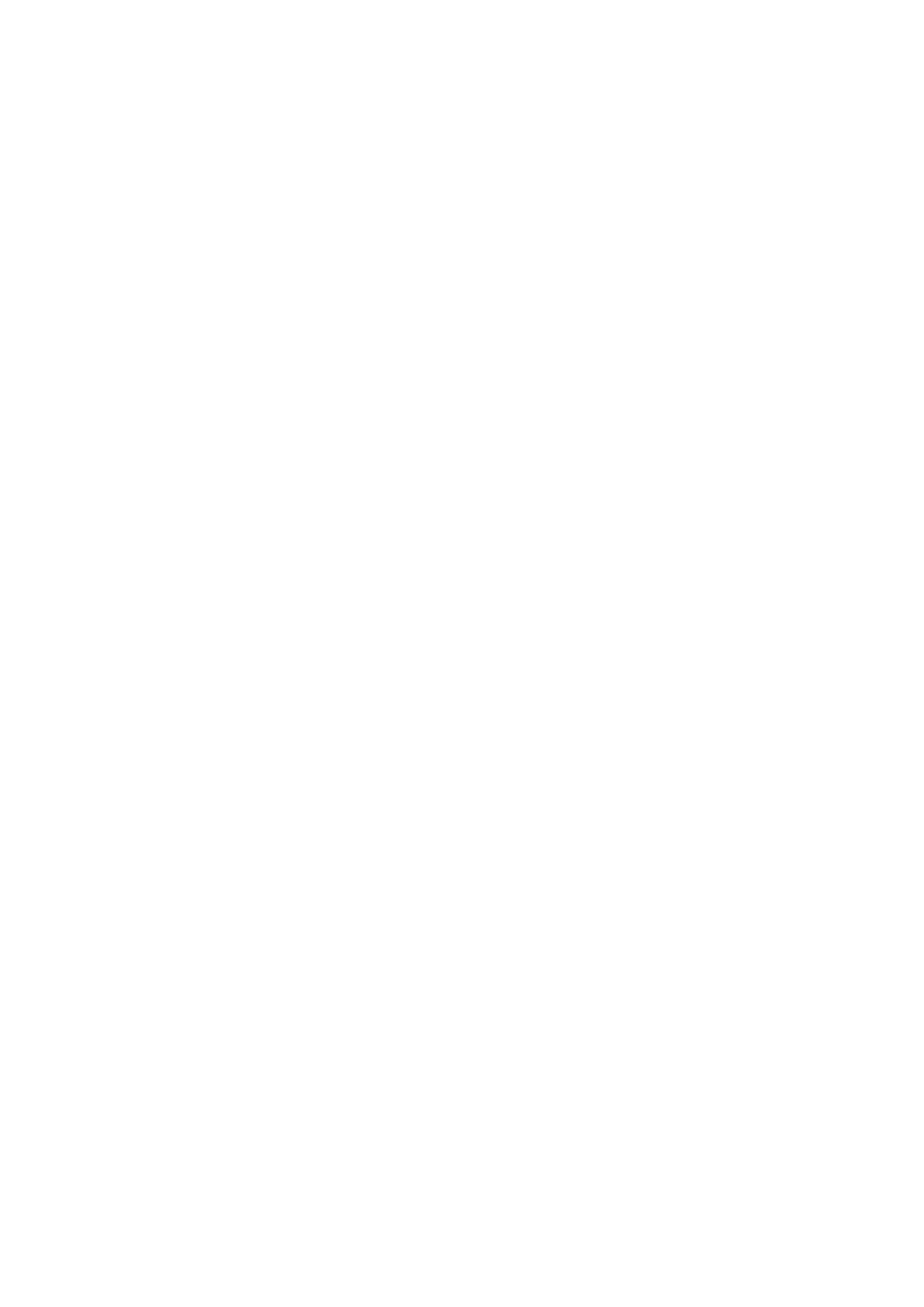# <span id="page-20-0"></span>**Polytope Boundary**

This chapter focuses on the boundary problem for H-polytopes. Like in the previous section we will show a solution for the exact case and then we will define an approximate version of this problem. Afterwards, we will make the jump to the high dimensional case where we will answer correctly under some probability *p*, like in the corresponding membership version.

Recall that a boundary oracle (i.e.. a solution to the boundary problem) given a ray  $r$  emanating from inside  $P$ , returns  $p^* = r \cap \partial P$ . A ray, or halfline, in  $\mathbb{R}^d$  is defined by a point in  $\mathbb{R}^d$ , which is the apex, and a direction (unit) vector in  $\mathbb{R}^d$ . We will usually denote the ray's apex as *s* and the ray's direction as *v*.

Next we propose and study a generalized framework for the polytope boundary problem for the case where *r* is a random direction and analyse one specific instantiation of it.

#### <span id="page-20-1"></span>**3.1 Polytope Boundary Framework**

Inspired by widely used iterative root-finding methods for polynomial equations, such as bisection or derivative-based methods, we introduce a framework for solving the polytope boundary problem. The framework consists of two steps:

- 1. Selecting a starting point  $t_1$  such that  $t_1 \notin P$ , but  $t_1 \in r$ .
- 2. Iteratively computing points  $t_i \in r, i \geq 2$ , such that each point  $t_i$  is closer to  $\partial P$ (or to the ray's apex) than *ti−*1, until a membership oracle decides that *t<sup>i</sup> ∈ P*.

A number of strategies can be chosen for both of the two steps defined above. The conceptual similarity between root-finding methods is that the proposed framework considers the ray as an arbitrary function and starts with a random point on the function (ray) and iteratively closes in on the "root" of the function (ray) i.e.. the point where it meets the boundary of the polytope.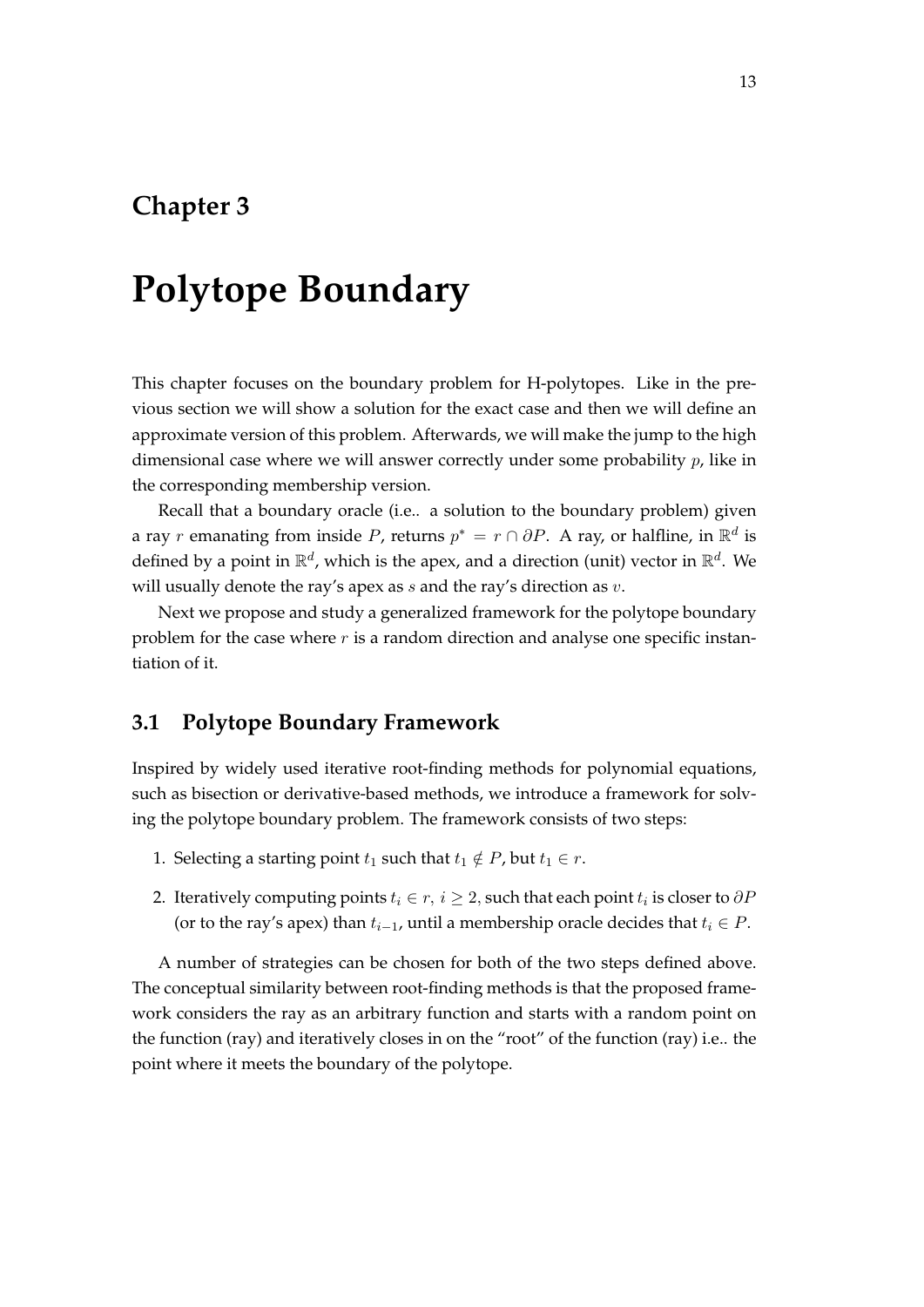<span id="page-21-1"></span>

FIGURE 3.1: An example of the boundary oracle converging to a solution. The query ray is  $r = (s, \vec{v})$  and  $t_4 = r \cap \partial P$  is the solution.  $t_1, t_2, t_3, t_4$  were computed in sequence.

### **3.2 Exact Polytope Boundary Oracle**

<span id="page-21-0"></span>We will now describe a concrete instantiation of this generalized procedure for a polytope *P* based on an exact nearest neighbor data structure E\_MEM defined on the pointset *S* of Corollary 7 that we described in section 2.2. This exact nearest neighbor data structure will act as the exact membership oracle for the polytope *P*.

**Finding the starting [po](#page-13-1)int** The first step is to fi[nd a](#page-15-0) starting point  $t_1$  such that  $t_1 \in r$  and  $t_1 \notin P$ . We may use the intersection of *r* with a bounding box around *P*. A bounding box of *P* can be readily computed by solving 2*d* linear programs to compute the farthest points on *P* along the coordinate directions.

**Finding the intersection point** We aim at an efficient method following a derivativelike approach. Given a starting point  $t_1 \notin P$ : let  $p_i$  be the nearest neighbor of  $t_1$  using the data structure defined for membership, i.e.  $p_i = \mathbb{E} \_\text{MEM}(t_1)$ . Let  $H_i$  be the hyperplane supporting the facet  $F_i$  used to define  $p_i$ ; in other words,  $F_i$  separates the cell of  $p_i$  from *P* in the Voronoi diagram. Now, let  $t_2 = (H_i \cap r)$ . Iterate by computing  $t_3, t_4, \ldots$ , until the membership oracle decides that  $t_n \in P$ .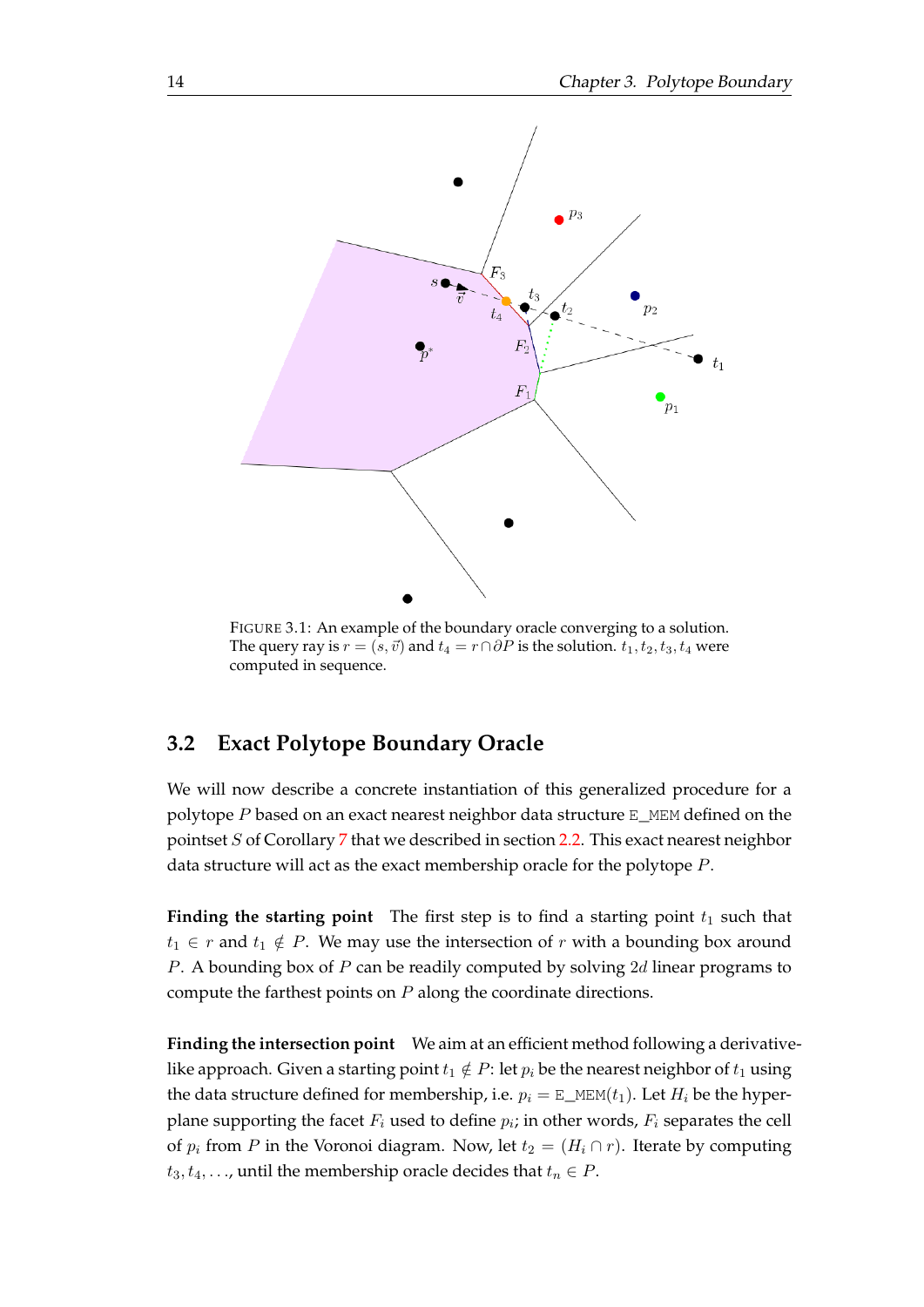Below is the pseudocode for the exact version of the problem.

<span id="page-22-1"></span>

| <b>Algorithm 1:</b> Exact boundary oracle, using exact membership                      |  |  |  |  |  |
|----------------------------------------------------------------------------------------|--|--|--|--|--|
| <b>Input:</b> H-polytope $P \subset \mathbb{R}^d$ , ray r (pair (r.apex, r.direction)) |  |  |  |  |  |
| <b>Output:</b> $t \in \mathbb{R}^d$ s.t. $t \in r \cap \partial P$                     |  |  |  |  |  |
| 1 E_MEM = membership oracle for P, based on NN approach of Chapter 2;                  |  |  |  |  |  |
| 2 $Q =$ bounding_box(P);                                                               |  |  |  |  |  |
| 3 $t = Q \cap r$ ;                                                                     |  |  |  |  |  |
| $4\,$ do                                                                               |  |  |  |  |  |
| 5 $t_{prev} \leftarrow t;$                                                             |  |  |  |  |  |
| 6 $p_i \leftarrow \text{E_MEM}(t);$                                                    |  |  |  |  |  |
| 7 $H \leftarrow H_i$ (facet corresponding to $p_i$ );                                  |  |  |  |  |  |
| $t \leftarrow H \cap r$ ;<br>8                                                         |  |  |  |  |  |
| 9 while E_MEM $(t) \neq p^*$ ;                                                         |  |  |  |  |  |
| 10 return $t$ ;                                                                        |  |  |  |  |  |

**Lemma 11** (Correctness of Algorithm 1)**.** *Algorithm 1 always converges to a solution.*

*Proof.* Let  $t_1, t_2, \ldots$  denote the sequence of successive points computed on the ray r by the above algorithm. Let *x*1*, x*2*, . . .* [b](#page-22-1)e a sequence [o](#page-22-1)f points in *S*, each representing the nearest neighbor of the point *t<sup>i</sup>* . This means that the nearest neighbor of *t<sup>i</sup>* was *x<sup>i</sup>* at the *i*-th step. We assume without loss of generality that each *t<sup>i</sup>* has a single nearest neighbor, because otherwise it would mean that *t<sup>i</sup>* falls on the intersection of a line (the ray), a Voronoi facet and a supporting hyperplane which is highly degenerate. However, even in that case we could consider every nearest neighbor of the point and take the one that improves the distance the most.

For correctness, assume that we have reached the *i*-th step. There are two cases for *ti*+1. Either it lies on *∂P* in which case the membership data structure E\_MEM will identify it as being inside and the algorithm will terminate. Otherwise, by convexity of the cell of  $x_i$ ,  $t_{i+1}$  lies between  $\partial P$  and  $t_i$ , since  $t_{i+1}$  lies on an "extension" of the facet (meaning on  $H_i \setminus F_i$ ) between the cell of  $x_i$  and  $P$ . Since  $H_i \setminus F_i$  cannot belong to a Voronoi facet, *ti*+1 will always belong to a new Voronoi cell. Therefore the sequence *x<sup>i</sup>* will not have any repeating points and the algorithm will eventually reach *∂P* where the iteration will stop and return *∂P ∩ r*.  $\Box$ 

#### **3.3 Approximate Polytope Boundary Oracle**

<span id="page-22-0"></span>As the focus of this work is on practical high dimensional solutions, it becomes apparent that we need to offer some room for flexibility in the answer of the boundary oracle, since exact nearest neighbor queries are very expensive.

To that end we define an approximate version of the polytope boundary problem.

**Definition 12** (Approximate Polytope Boundary Problem)**.** Given a convex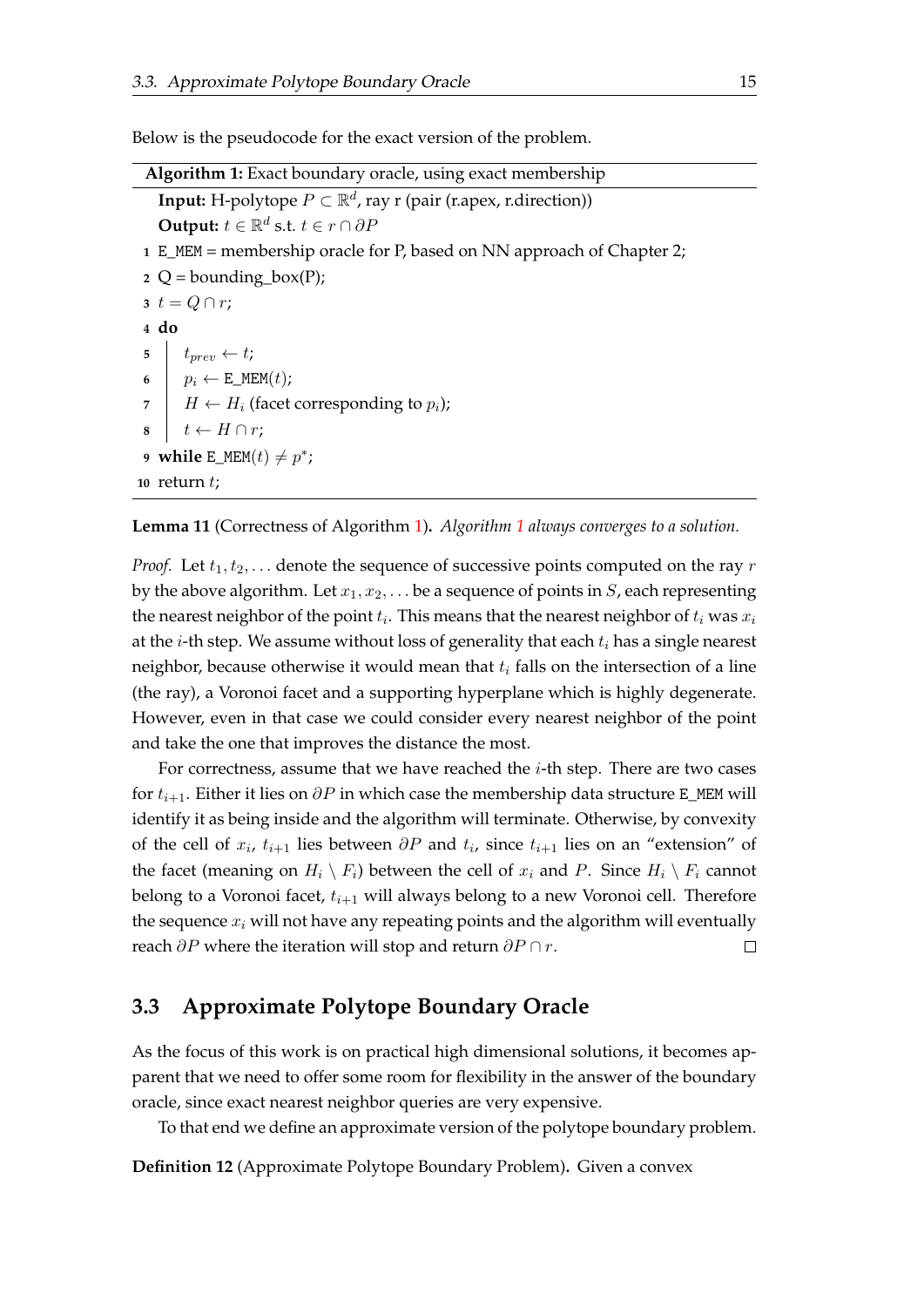H-polytope  $P \subset \mathbb{R}^d$  and an approximation parameter  $\epsilon \in (0,1)$ , preprocess  $P$  into a data structure such that, given a query ray *r ⊂* R *d* emanating from inside *P*, it is possible to efficiently compute a point  $r^* \in r$  such that  $d(r^*, \partial P \cap r) \leq \epsilon \cdot diam(P)$ .

The first step towards a solution to the approximate polytope boundary problem would be to build an ANN data structure on the pointset *S* from Lemma 7 and substitute that as the membership data structure in algorithm 1. However that is not enough, since with only that change the algorithm could be fooled and get stuck in a "local op[t](#page-13-1)ima". To see that, imagine that the algorithm has reached the point  $t_2$ , in Figure 3.1, whose nearest neighbor is  $p_2$ , but the ANN data st[ru](#page-22-1)cture returns  $p_3$  as a valid approximate nearest neighbor. Then algorithm 1 would keep finding the same point again and again (and possibly never terminate).

For [the](#page-21-1) approximate version we make two additional changes to the algorithm. First, we compare *t<sup>i</sup>* 's and *ti*+1's distance from the ray['s](#page-22-1) source point *s*. If the distance is not improved, then we discard the current  $t_{i+1}$  and set it as  $t_{i+1} = (t_i - s) - \frac{v_i}{|v_i|}$  $\frac{v}{||v||_2} \epsilon.$ In other words, in this case we take an  $\epsilon$ -step from  $t_i$  towards the ray's apex.

The second change concerns the termination criterion of the algorithm. Now we stop when the approximate membership oracle identifies a point *t<sup>i</sup>* as being inside the polytope*,* or when the point  $t_i$  lies in the opposite direction of the ray.

<span id="page-23-0"></span>**Algorithm 2:** Approximate boundary oracle, using approximate membership **Input:** H-polytope  $P \subset \mathbb{R}^d$ , ray  $r$  (pair  $(s, v)$ ),  $\epsilon$  $\textbf{Output: } t \in \mathbb{R}^d \text{ s.t. } t \in r \text{ and } d(t, \partial P) \leq \epsilon diam(P)$ **1** A\_MEM = approximate membership oracle for P; 2  $Q =$  bounding\_box(P); **3**  $t = Q \cap r$ ; **4 do**  $\mathbf{5}$   $\vert p_i \leftarrow A\_MEM(t);$ **6 if**  $p_i == p^*$  **then 7**  $\vert$  **return**  $t + \frac{v}{\vert v \vert}$  $\frac{v}{||v||_2}\epsilon$ ; **8 end 9**  $t_{prev} \leftarrow t$ ;  $10 \mid H \leftarrow H_i$  (facet corresponding to  $p_i$ );  $11 \mid t \leftarrow H \cap r;$ **12 if**  $||t - s||_2 \ge ||t_{prev} - s||_2$  **then 13**  $\vert t \leftarrow (t_{prev} - s) - \frac{v}{\vert \vert w \vert})$  $\frac{v}{||v||_2} \epsilon$ ; **14 end <sup>15</sup> if** (*t − s*) *· v <* 0 **then 16 c** return  $s + \frac{v}{|v|}$  $\frac{v}{||v||_2}$  $\epsilon$ ; **17 end 18 while** *True*;

#### **Convergence**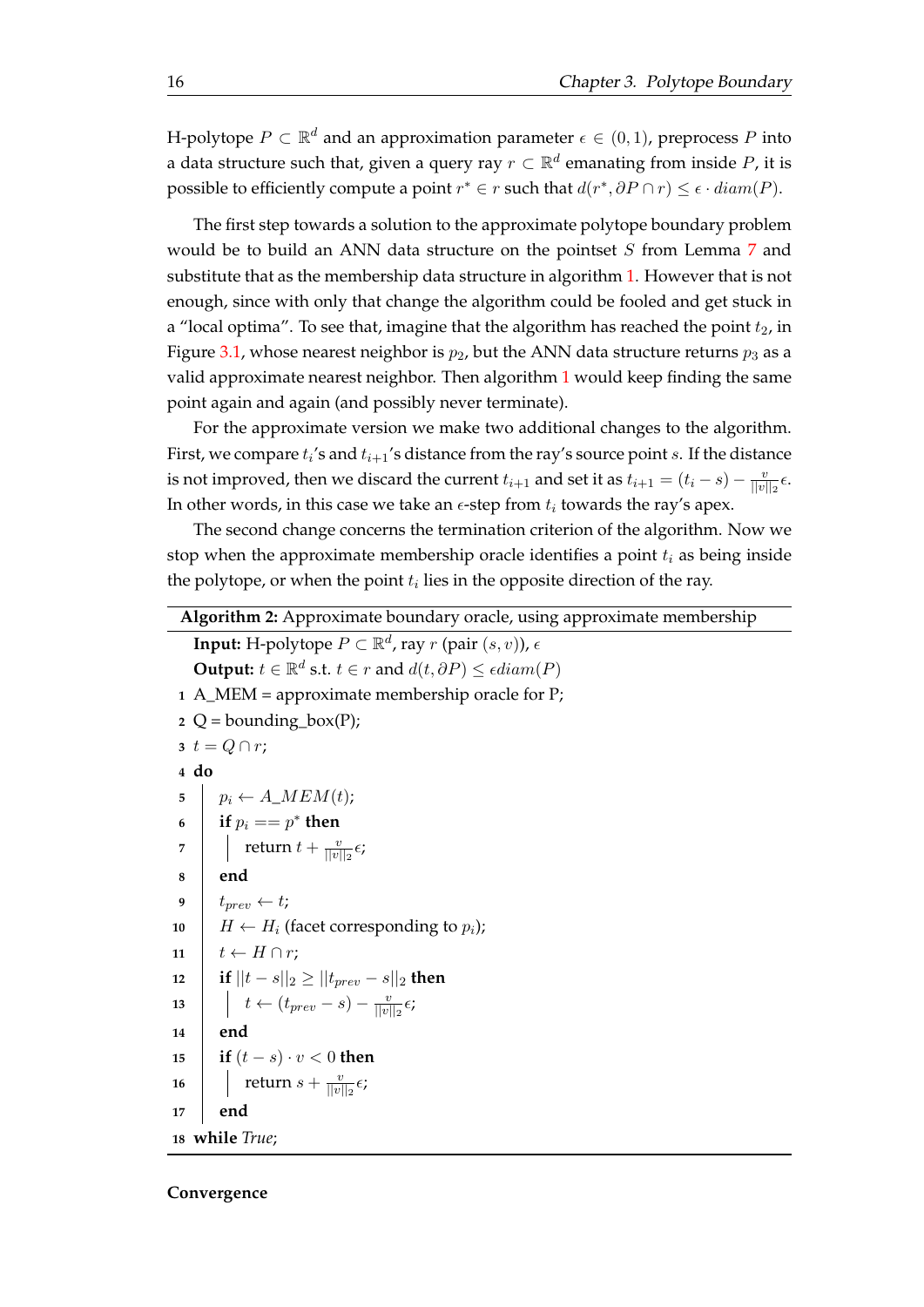**Lemma 13** (Correctness of Algorithm 2)**.** *Algorithm 2 always converges to a solution for the approximate boundary problem.*

*Proof.* Observe that the successive po[in](#page-23-0)ts *t<sup>i</sup>* lying o[n](#page-23-0) the ray *r* are always improving the distance to the ray's apex, by a factor of at least *ϵ*. Additionally, by definition, the ray's apex always lies inside *P*. We separate two cases for the ray's apex, which we will from now on denote as *s*.

1.  $d(s, ∂P) > ε \cdot diam(P) + ε$ 

2. 
$$
d(s, \partial P) \leq \epsilon \cdot diam(P) + \epsilon
$$

In case 1, the algorithm will eventually reach a point *t<sup>i</sup>* , after performing a number of  $\epsilon$ -steps, such that  $t_i$  ∈ *P* and  $d(t_i, \partial P)$  ≥  $\epsilon \cdot diam(P)$ . Since the ray's apex *s* is at distance >  $\epsilon \cdot diam(P) + \epsilon$  from  $\partial P$  this will happen while  $(t_i - s) \cdot v > 0$ . In this case we return the point  $t_i + \frac{v_i}{\|v_i\|}$  $\frac{v}{||v||_2}$  $\epsilon$  which of course lies within distance  $\epsilon \cdot diam(P)$  from *∂P*.

In case 2, the point  $t_i$  will either reach  $d(t_i, \partial P) > \epsilon \cdot diam(P)$  and will be identified as being inside and in which case the algorithm will correctly return a point  $t_i + \frac{v}{\ln v}$  $\frac{v}{||v||_2}$  $\epsilon$ . Alternatively, it will take an  $\epsilon$ -step and move to the opposite direction of the ray. In that case, *s* is identified as lying at distance at most  $\epsilon diam(P) + \epsilon$  from  $\partial P$  and in which case we return the point  $s + \frac{v}{|v|}$  $\frac{v}{||v||_2} \epsilon$  which lies in  $r$  and is at distance *< ϵ · diam*(*P*) from *∂P*.

Therefore, eventually, the algorithm will return a point *t*, such that  $t \in P$  and  $d(t, \partial P) \geq \epsilon \cdot diam(P).$  $\Box$ 

The analysis of the proof actually guarantees that the returned point will always lie inside *P*.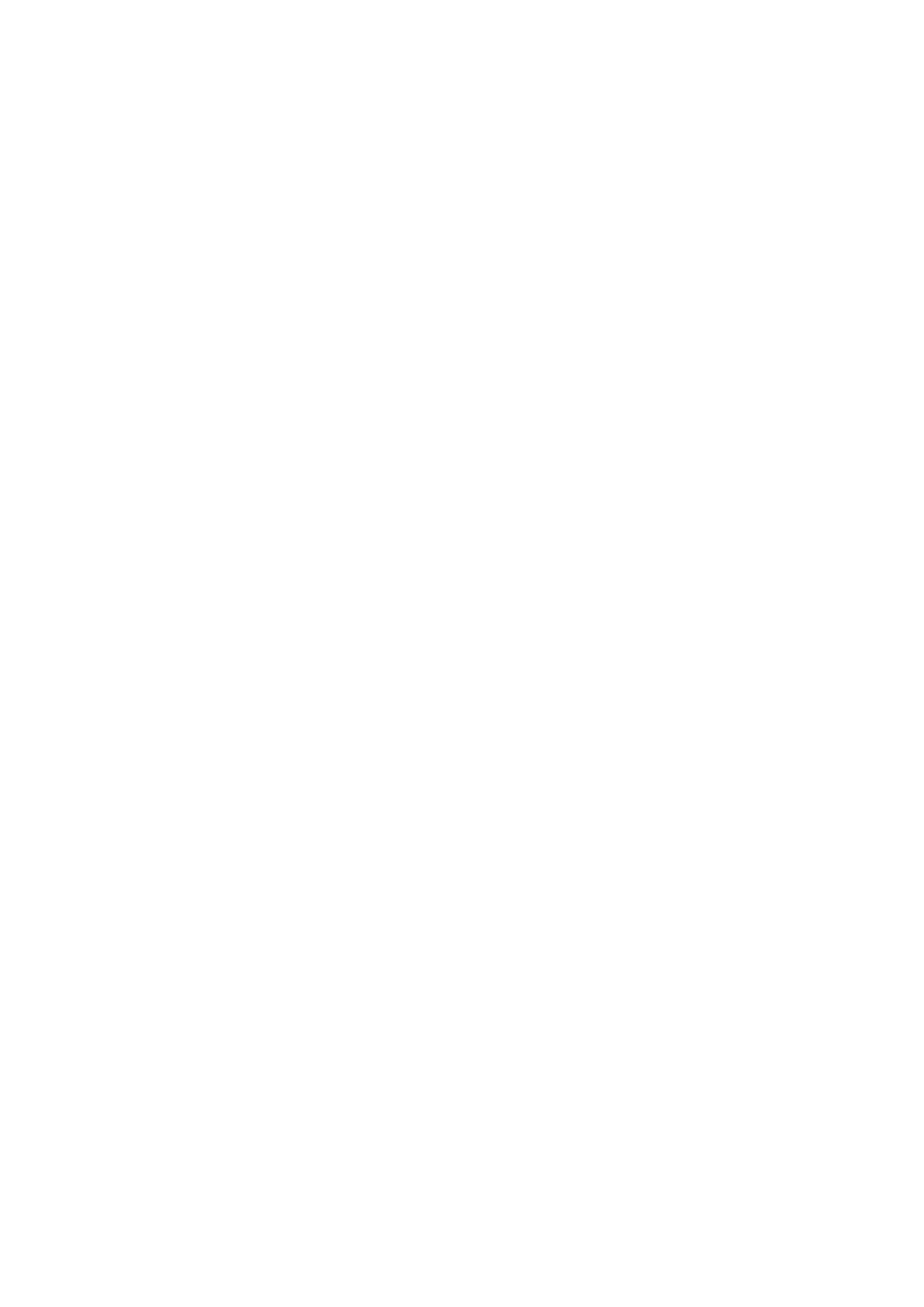## <span id="page-26-0"></span>**Experiments**

This section examines the practical aspects of the examined oracles, in particular, it introduces our implementation and discusses the experiments.

### **4.1 Experimental setup**

<span id="page-26-1"></span>**Datasets.** We experiment on a synthetic dataset consisting of high-dimensional polytopes with a large number of facets. In particular, for the following set of possible dimensions  $d = \{40, 100, 500, 1000\}$  and the following set of possible number of facets *n* = *{*5000*,* 10000*,* 20000*,* 50000*,* 100000*,* 500000*,* 1000000*}*, we generate 5 polytopes for every combination of  $d \times n$ . Each polytope  $P(d, n, i)$ ,  $d \in d, n \in n$ ,  $i \in$ *{*1*,* 2*,* 3*,* 4*,* 5*}* lives in a *d*-dimensional Euclidean space and is described by *n* inequalities of the form:

$$
a_j x \le 1000, 1 \le j \le n,
$$

where  $a_j$  ∼  $mod(U(0, 32767), 1000)$ . The notation  $U(i, j)$  denotes the uniform real distribution over  $[i, j]$ . By construction, each polytope contains the origin 0, which we use as the internal point needed by the approximate membership oracle. If that assumption was not satisfied, we could have computed an internal point either by solving a linear program or by computing an important point of the polytope, like the Chebyshev center.

**Implementation.** All of our code is linked to the software of [EF14]. It is written in C++11 based on using the  $CGAL<sup>1</sup>$  library for the readily available data structures of d-dimensional objects, Eigen3<sup>2</sup> for some linear algebra computations and FAL-CONN[And+15] for the approximate nearest neighbor data str[uctur](#page-33-2)e. We remind the reader at this point that for a po[ly](#page-26-2)tope  $P(d, n, i)$  we compute  $n + 1$  points, out of which one point  $p^* \in P$  while all [r](#page-26-3)emaining *n* points  $p_i \notin P, 1 \leq i \leq n$ . FALCONN offers L[SH only](#page-32-9) for angular distances so in order to take advantage of that we use it in the following manner. We consider our pointset already centered around the internal point, in our case the origin. We build a FALCONN data structure using the Hyperplane LSH family and setting  $k = 11, l = 1$ , number of probes=40, when the

<sup>1</sup>http://www.cgal.org/

<span id="page-26-3"></span><span id="page-26-2"></span><sup>2</sup>http://eigen.tuxfamily.org/index.php?title=Main\_Page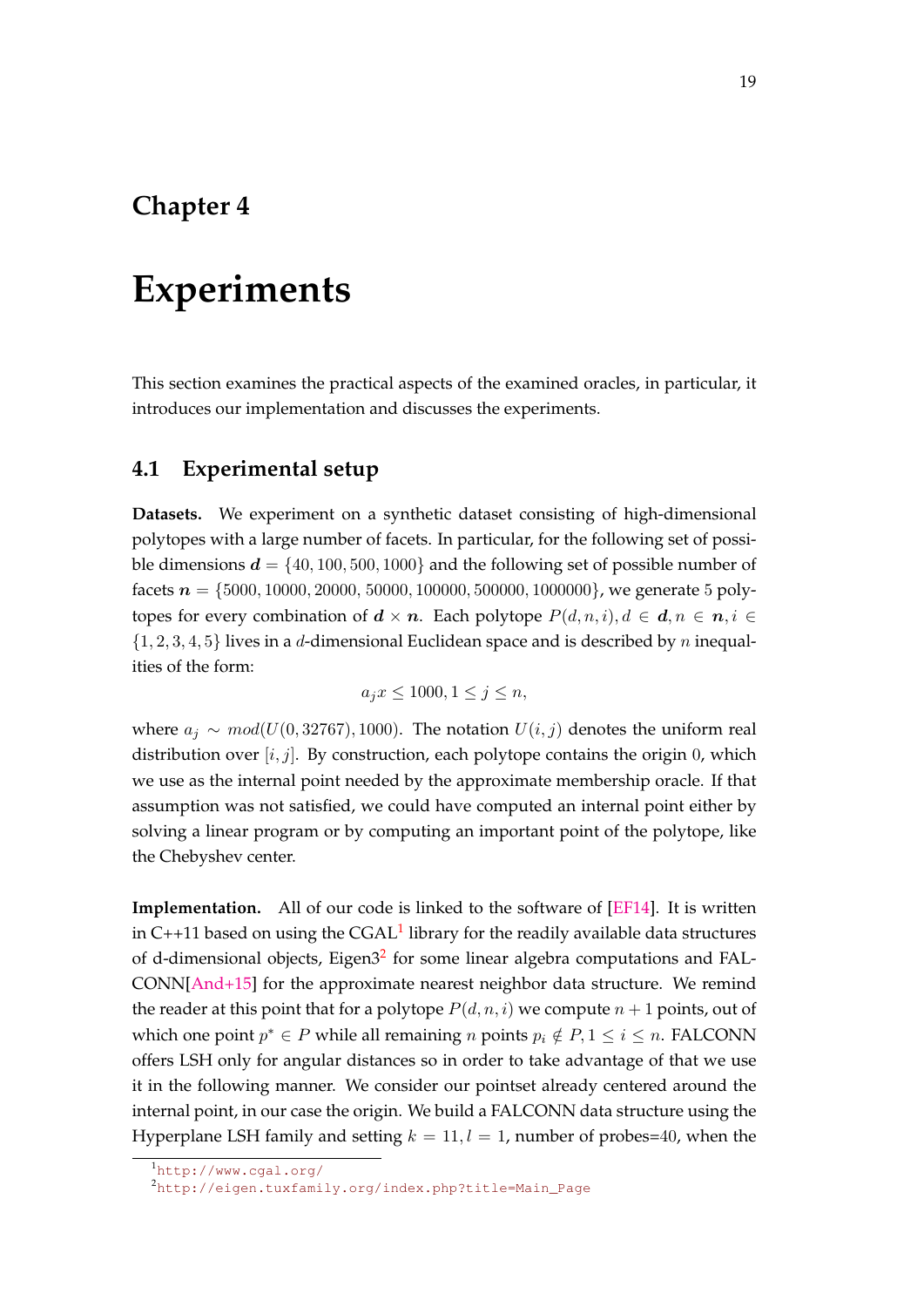number of facets  $n \ge 10000$ . Otherwise, we set them to  $l = 1$ ,  $k = 8$  and number of probes=150. *l* corresponds to the number of hash tables built, *k* corresponds to the number of hash functions used per hash table and number of probes is a parameter for the multi-probe LSH scheme $[Lv+07]$ . The data structure is built for every computed point besides the internal one. Then, assuming that for a query point *q* the FALCONN data structures returns an approximate nearest neighbor guess *x<sup>i</sup>* ; we compare  $d(x_i, q)$  to  $d(p^*, q)$  and r[eturn th](#page-33-7)e point closet to  $q$  out of  $x_i, p^*$ . The parameters for FALCONN were selected in a manual approach, while trying to maintain a 90% success rate for the approximate boundary oracle.

**Evaluation protocol** For both the membership and boundary oracle we report preprocessing time, total query time, and success rate vs *n* and *d* as *n* and *d* vary in their respective sets  $n, d$ . Specifically for the boundary oracle we also report the average number of steps that it required in order to reach a solution and we also compute the min,max and average distances of the point returned from our approximate boundary oracle to the actual point that the exact ray shooting problem should have computed. We compare the query time to the naive approach of checking all *n* facets of *P*. For the membership oracle we sample 1000 query points inside the polytope via the popular hit-and-run paradigm and then move these points sufficiently far from the origin so that they lie outside the polytope. This generates another 1000 points to form a total of 2000 points. Similarly for the boundary oracle we use 1000 query points in total.

**Results** Table 4.1 depicts the total time in seconds for creating the approximate membership oracle on the random polytopes for different values of *d* and *n*.

The two following figures 4.1 and 4.2 depict the total time in seconds taken for all the queries [to b](#page-27-0)e completed. Parameters in all cases were tuned such that the corresponding oracles had a success rate of over 90%. Furthermore, the boundary oracle in all cases took on aver[age](#page-28-0) at [most](#page-28-1) 4 steps in order to converge to a solution. The results matched our expectations with regards to the behaviour of the oracles in the high dimensional case, where we can see a huge difference in the query time, especially as the number of facets grows larger as well.

<span id="page-27-0"></span>

|           |      | Number of facets |        |        |        |        |        |         |
|-----------|------|------------------|--------|--------|--------|--------|--------|---------|
|           |      | 5000             | 10000  | 20000  | 50000  | 100000 | 500000 | 1000000 |
|           | 40   | 0.006s           | 0.013s | 0.027s | 0.057s | 0.125s | 0.518s | 0.795s  |
| Dimension | 100  | 0.015s           | 0.035s | 0.057s | 0.121s | 0.230s | 1.005s | 1.885s  |
|           | 500  | 0.055s           | 0.108s | 0.193s | 0.419s | 0.717s | 3.396s | 6.744s  |
|           | 1000 | 0.101s           | 0.192s | 0.342s | 0.783s | 1.470s | 5.500s | 10.770s |

TABLE 4.1: Preprocessing time in seconds for creating the membership oracle. This includes computing the  $n + 1$  pointset and creating the ANN data structure on top of it.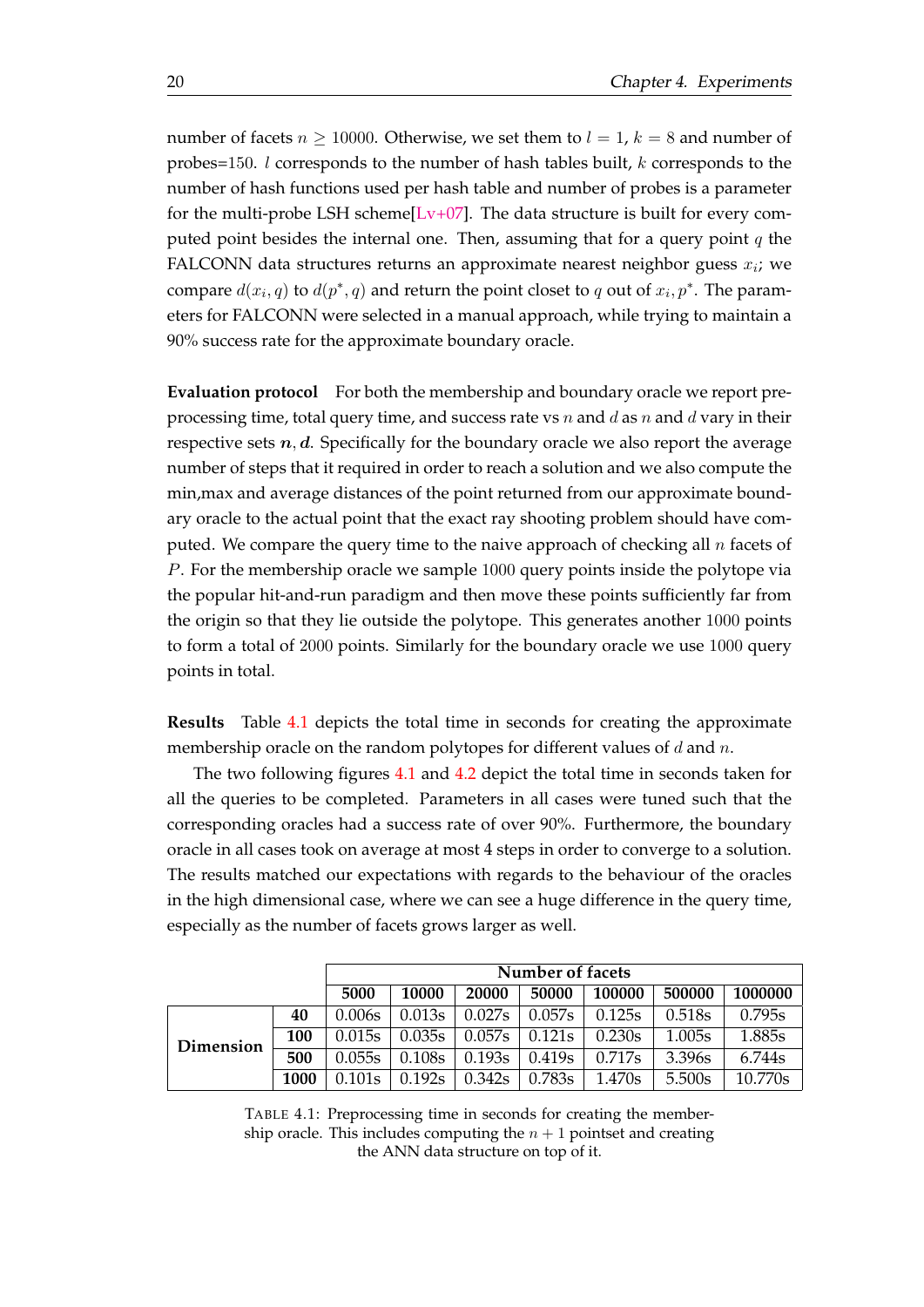<span id="page-28-0"></span>

FIGURE 4.1: Average timing results for 2000 queries for varying *n* and *d*. Half of the queries were inside the random polytopes and half were outside.

<span id="page-28-1"></span>

FIGURE 4.2: Average timing results for 1000 ray queries for varying *n* and *d*. The approximate boundary oracle took on average at most 4 steps.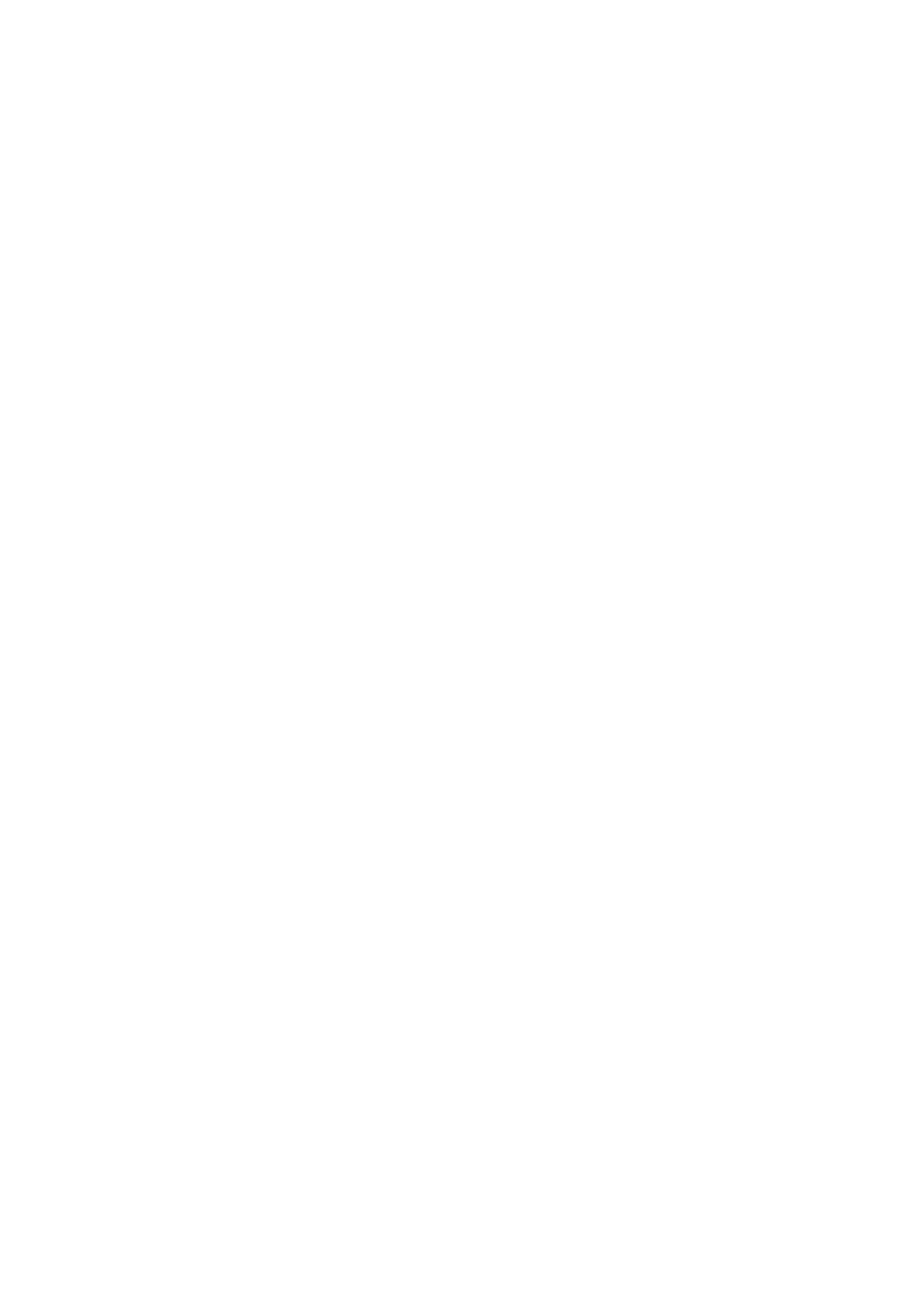## **Conclusion and future work**

In this work we have presented two practical solutions for the H-polytope membership and boundary problems in the high dimensional setting. Our approaches, as demonstrated in the experiments chapter, scale well as the dimension and the number of facets grow larger.

However, we have left some open question which we are looking forward in answering in the future. For the membership oracle it would be nice to see how the choice of the internal point affects the *ϵ ′* of the ANN data structure. Our intuition tells us that the choice of the Chebyshev center as the choice for the internal point is the optimal one as it minimizes the maximum distance to any facet.

For the boundary oracle we would like to study its behaviour more and try to give a convergence rate. The experiments demonstrate that it adopts well to the boundary of the polytope and can converge very fast. Experiments on both fat and skinny H-polytopes could give a better insight into its behaviour as well.

Lastly, the holy grail of our efforts is to manage to incorporate the high dimensional version of the boundary oracle in sampling approaches for H-polytopes. Achieving that would provide a huge boost in current software computing approximate volume for polytopes. This involves either making the boundary oracle more robust to ANN fails, or adopting sampling methods, like hit-and-run, to boundary oracles with a success rate.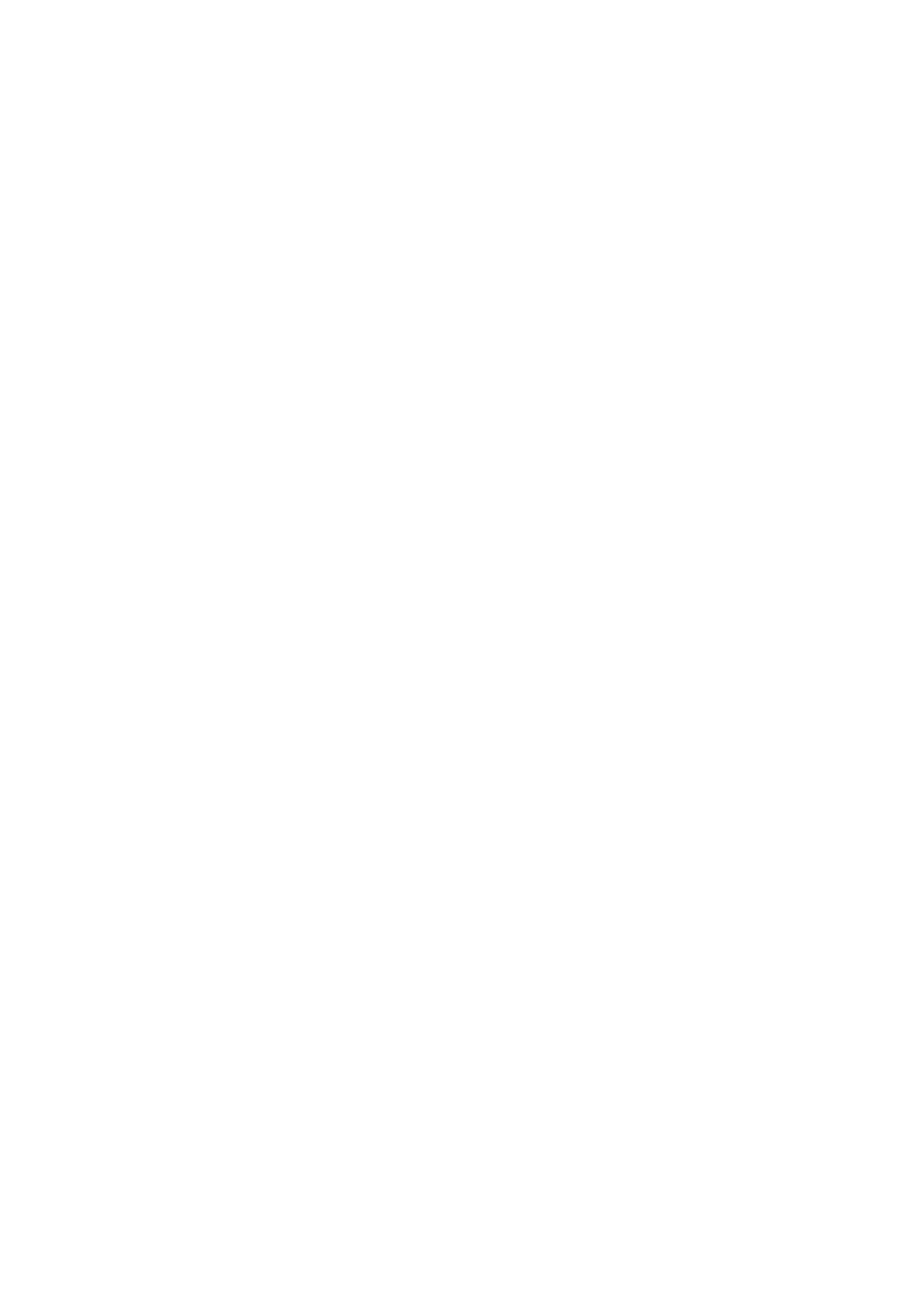# **Bibliography**

- <span id="page-32-6"></span>[AEP15] E. Anagnostopoulos, I.Z. Emiris, and I. Psarros. "Low-Quality Dimension Reduction and High-Dimensional Approximate Nearest Neighbor". In: *31st International Symposium on Computational Geometry (SoCG 2015)*. 2015.
- <span id="page-32-1"></span>[AFM11] S. Arya, G. Dias da Fonseca, and D.M. Mount. "Approximate polytope membership queries". In: *Proc. 43rd ACM Symp. Theory of Computing, STOC 2011, San Jose, USA*. June 2011.
- <span id="page-32-3"></span>[AFM12a] S. Arya, G. Dias da Fonseca, and D.M. Mount. "Optimal Area-Sensitive Bounds for Polytope Approximation". In: *Proc. Symp. on Computational Geometry*. 2012.
- <span id="page-32-2"></span>[AFM12b] S. Arya, G. Dias da Fonseca, and D.M. Mount. "Polytope approximation and the Mahler volume". In: *Proc. ACM/SIAM Symp. Discr. Algorithms (SODA)*. 2012.
- <span id="page-32-4"></span>[AFM17] S. Arya, G. Dias da Fonseca, and D.M. Mount. "Optimal Approximate Polytope Membership". In: *Proceedings of the Twenty-Eighth Annual ACM-SIAM Symposium on Discrete Algorithms*. 2017.
- <span id="page-32-5"></span>[AHPV05] P.K. Agarwal, S. Har-Peled, and K.R. Varadarajan. "Geometric approximation via coresets". In: *COMBINATORIAL AND COMPUTATIONAL GEOMETRY, MSRI*. 2005.
- <span id="page-32-9"></span>[And+15] A. Andoni et al. "Practical and Optimal LSH for Angular Distance". In: *Proceedings of the 28th International Conference on Neural Information Processing Systems*. 2015.
- [AR15] A. Andoni and I. Razenshteyn. "Optimal Data-Dependent Hashing for Approximate Near Neighbors". In: *Proceedings of the Forty-seventh Annual ACM Symposium on Theory of Computing*. 2015.
- <span id="page-32-7"></span>[Ary+98] S. Arya et al. "An Optimal Algorithm for Approximate Nearest Neighbor Searching Fixed Dimensions". In: *J. ACM* (1998).
- <span id="page-32-8"></span>[Aur87] F. Aurenhammer. "Power Diagrams: Properties, Algorithms and Applications". In: *SIAM J. Comput.* (1987).
- <span id="page-32-0"></span>[BPF82] J.L. Bentley, F.P. Preparata, and M.G Faust. "Approximation Algorithms for Convex Hulls". In: *Commun. ACM* (1982).